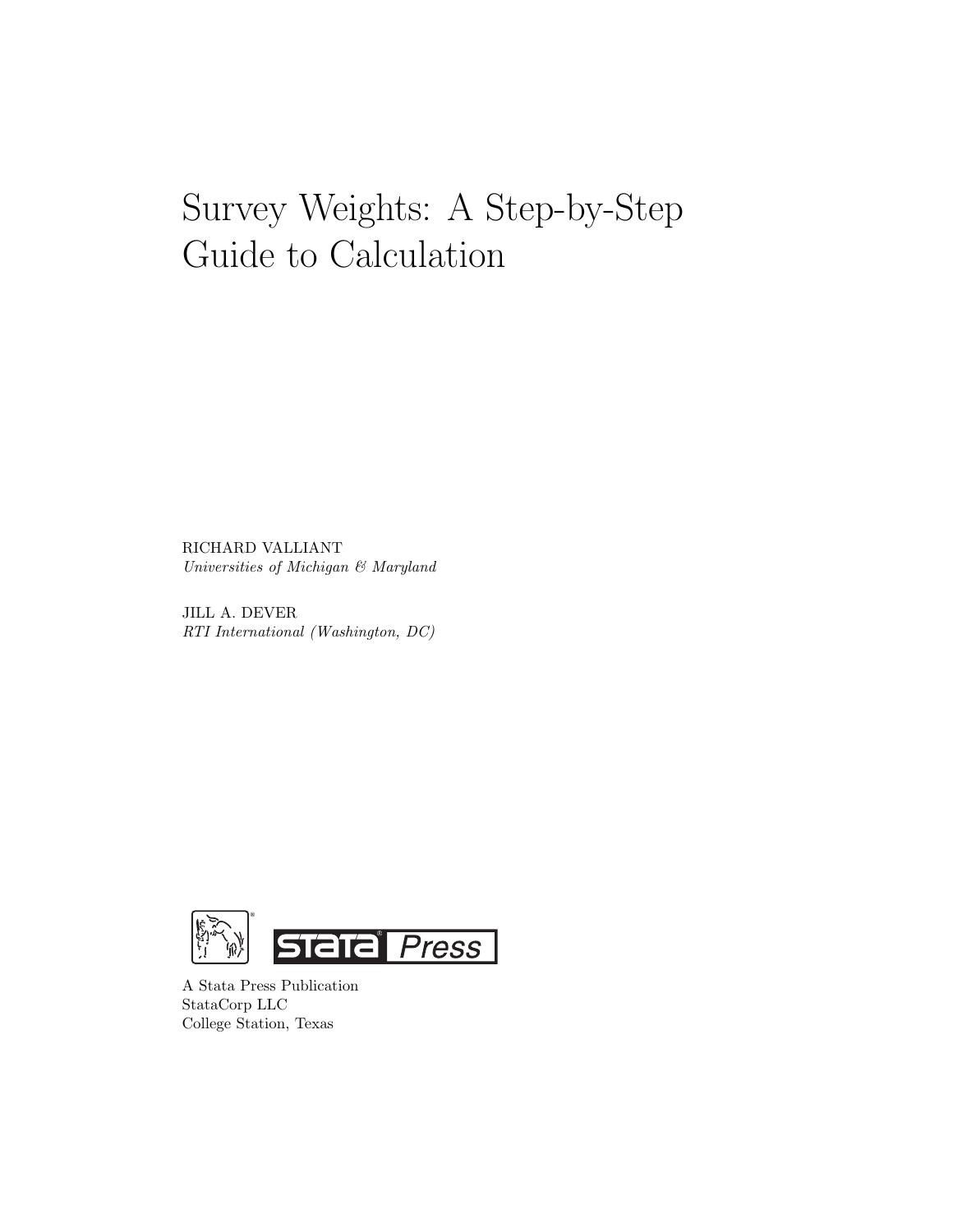

Copyright © 2018 StataCorp LLC All rights reserved. First edition 2018

Published by Stata Press, 4905 Lakeway Drive, College Station, Texas 77845 Typeset in  $\mathbb{F}$ F<sub>E</sub>X  $2\varepsilon$ Printed in the United States of America 10 9 8 7 6 5 4 3 2 1

Print ISBN-10: 1-59718-260-5 Print ISBN-13: 978-1-59718-260-7 ePub ISBN-10: 1-59718-261-3 ePub ISBN-13: 978-1-59718-261-4 Mobi ISBN-10: 1-59718-262-1

Mobi ISBN-13: 978-1-59718-262-1

Library of Congress Control Number: 2017960405

No part of this book may be reproduced, stored in a retrieval system, or transcribed, in any form or by any means—electronic, mechanical, photocopy, recording, or otherwise—without the prior written permission of StataCorp LLC.

Stata, **STata**, Stata Press, Mata, **mata**, and NetCourse are registered trademarks of StataCorp LLC.

Stata and Stata Press are registered trademarks with the World Intellectual Property Organization of the United Nations.

NetCourseNow is a trademark of StataCorp LLC.

 $\mathbb{F}\to \mathbb{F}$ 2 $\varepsilon$  is a trademark of the American Mathematical Society.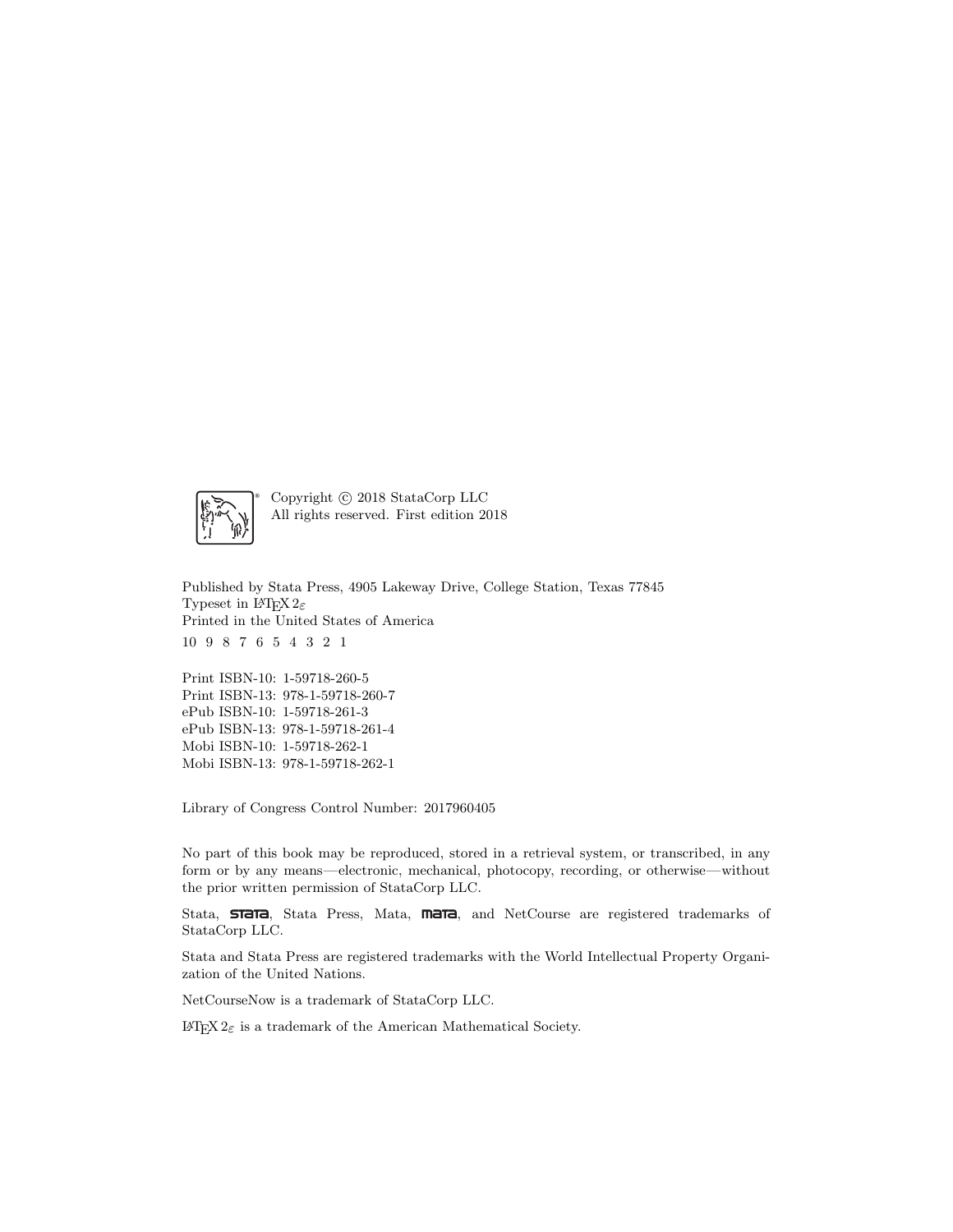## Acknowledgments

We are indebted to several people who have answered questions and encouraged us in the writing of this book. Jeff Pitblado of StataCorp programmed svycal, which is a new Stata procedure that can handle raking, poststratification, general regression, and more general calibration estimation. He also answered many specific Stata questions. This book would not have been possible without him.

Matthias Schonlau at the University of Waterloo provided valuable assistance on how to use his boost plug-in and how to tune parameters in boosting. Nicholas Winter helped us several times with questions about his survwgt package, which seems to get far less publicity than it deserves. Stas Kolenikov advised us on Stata's general capabilities and on his ipfraking raking procedure, which is also a useful tool for computing survey weights.

We thank Frauke Kreuter for many things. Her boundless energy and endless fount of ideas have pushed us along for years. Finally, we thank our spouses, Carla Maffeo and Vince Iannacchione, for their support throughout this several-year project.

Richard Valliant Jill A. Dever

November 2017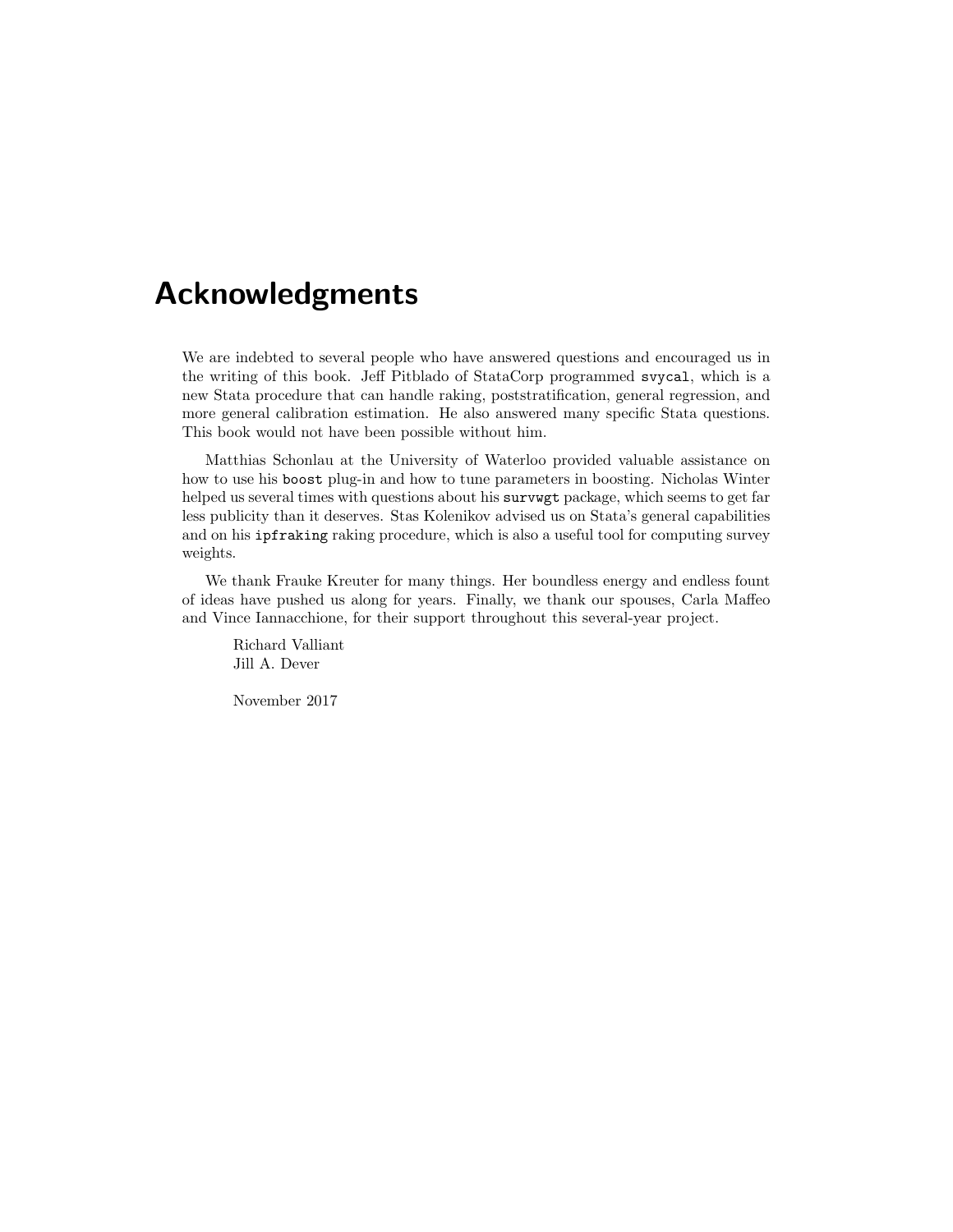# Contents

|              | List of figures |                                                                               |                |  |  |  |  |  |
|--------------|-----------------|-------------------------------------------------------------------------------|----------------|--|--|--|--|--|
|              | Preface         |                                                                               | xiii           |  |  |  |  |  |
|              |                 | Glossary of acronyms                                                          | xvii           |  |  |  |  |  |
| 1            |                 | Overview of weighting                                                         | 1              |  |  |  |  |  |
|              | 1.1             | Reasons for weighting $\ldots \ldots \ldots \ldots \ldots \ldots \ldots$      | $\overline{2}$ |  |  |  |  |  |
|              | 1.2             | Probability sampling versus nonprobability sampling $\ldots \ldots \ldots$    | 5              |  |  |  |  |  |
|              | 1.3             |                                                                               |                |  |  |  |  |  |
|              | 1.4             | Techniques used in probability sampling                                       |                |  |  |  |  |  |
|              | 1.5             | Weighting versus imputation $\dots \dots \dots \dots \dots \dots \dots \dots$ |                |  |  |  |  |  |
|              | 1.6             |                                                                               | 12             |  |  |  |  |  |
|              | 1.7             | Flowchart of the weighting steps $\dots \dots \dots \dots \dots \dots \dots$  | 13             |  |  |  |  |  |
| $\mathbf{2}$ |                 | Initial steps in weighting probability samples                                |                |  |  |  |  |  |
|              | 2.1             |                                                                               | 19             |  |  |  |  |  |
|              | 2.2             |                                                                               | 28             |  |  |  |  |  |
| 3            |                 | Adjustments for nonresponse                                                   | $31\,$         |  |  |  |  |  |
|              | 3.1             |                                                                               | 34             |  |  |  |  |  |
|              | 3.2             |                                                                               | 36             |  |  |  |  |  |
|              | 3.3             |                                                                               | 41             |  |  |  |  |  |
|              |                 | 3.3.1<br>Classification and regression trees                                  | 42             |  |  |  |  |  |
|              |                 | 3.3.2                                                                         | 42             |  |  |  |  |  |
|              |                 | 3.3.3                                                                         | 43             |  |  |  |  |  |
|              | 3.4             | Nonresponse in multistage designs $\dots \dots \dots \dots \dots \dots$       | 48             |  |  |  |  |  |
| 4            |                 | Calibration and other uses of auxiliary data in weighting                     | 51             |  |  |  |  |  |
|              | 4.1             |                                                                               | 52             |  |  |  |  |  |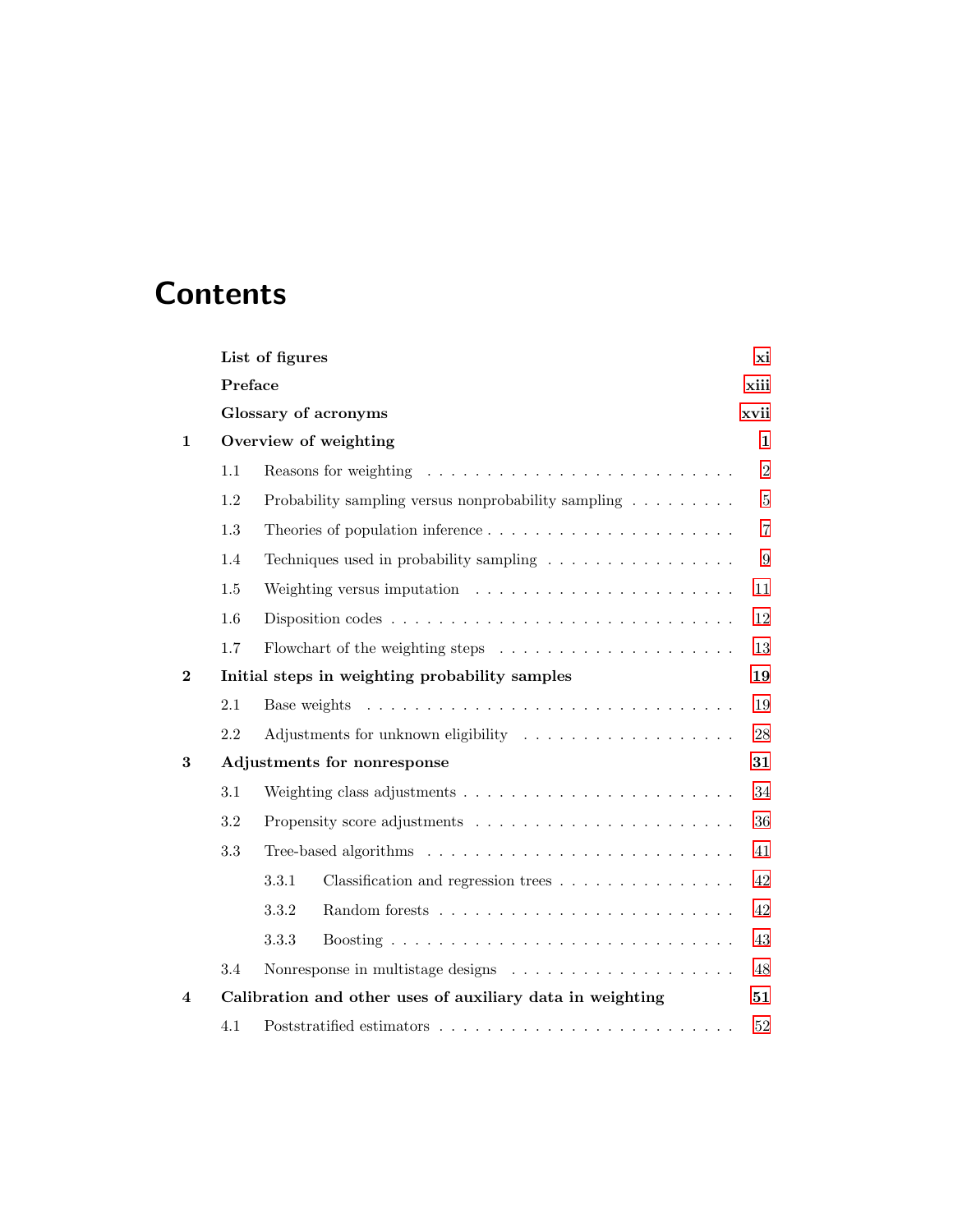### viii Contents

|   | 4.2     | 58                                                                                     |     |  |  |  |  |  |
|---|---------|----------------------------------------------------------------------------------------|-----|--|--|--|--|--|
|   | 4.3     | More general calibration estimation $\ldots \ldots \ldots \ldots \ldots \ldots$        | 63  |  |  |  |  |  |
|   | 4.4     |                                                                                        | 69  |  |  |  |  |  |
|   | 4.5     |                                                                                        | 71  |  |  |  |  |  |
| 5 |         | Use of weights in variance estimation                                                  | 75  |  |  |  |  |  |
|   | $5.1\,$ | Exact formulas $\ldots \ldots \ldots \ldots \ldots \ldots \ldots \ldots \ldots \ldots$ | 75  |  |  |  |  |  |
|   | 5.2     |                                                                                        | 77  |  |  |  |  |  |
|   | 5.3     |                                                                                        | 80  |  |  |  |  |  |
|   | 5.4     |                                                                                        | 81  |  |  |  |  |  |
|   |         | 5.4.1                                                                                  | 83  |  |  |  |  |  |
|   |         | 5.4.2<br>Balanced repeated replication                                                 | 89  |  |  |  |  |  |
|   |         | 5.4.3<br>Bootstrap                                                                     | 94  |  |  |  |  |  |
|   |         | 5.4.4<br>Grouping PSUs to form replicates                                              | 98  |  |  |  |  |  |
|   | 5.5     |                                                                                        | 99  |  |  |  |  |  |
| 6 |         | Nonprobability samples                                                                 | 105 |  |  |  |  |  |
|   | 6.1     |                                                                                        | 109 |  |  |  |  |  |
|   | 6.2     | Weighting nonprobability samples $\ldots \ldots \ldots \ldots \ldots \ldots \ldots$    | 115 |  |  |  |  |  |
|   | 6.3     | Variance estimation for nonprobability surveys $\ldots \ldots \ldots \ldots$           | 127 |  |  |  |  |  |
|   | 6.4     |                                                                                        | 131 |  |  |  |  |  |
|   | 6.5     |                                                                                        | 132 |  |  |  |  |  |
| 7 |         | Weighting for some special cases                                                       | 133 |  |  |  |  |  |
|   | 7.1     |                                                                                        | 133 |  |  |  |  |  |
|   | 7.2     |                                                                                        | 134 |  |  |  |  |  |
|   | 7.3     | Two-phase sampling $\ldots \ldots \ldots \ldots \ldots \ldots \ldots \ldots \ldots$    | 136 |  |  |  |  |  |
|   | 7.4     |                                                                                        | 137 |  |  |  |  |  |
|   | $7.5\,$ |                                                                                        | 137 |  |  |  |  |  |
|   | 7.6     | Use of weights in fitting models $\dots \dots \dots \dots \dots \dots \dots \dots$     | 138 |  |  |  |  |  |
|   |         | 7.6.1<br>Comparing weighted and unweighted model fits                                  | 140 |  |  |  |  |  |
|   |         | 7.6.2<br>Testing whether to use weights                                                | 143 |  |  |  |  |  |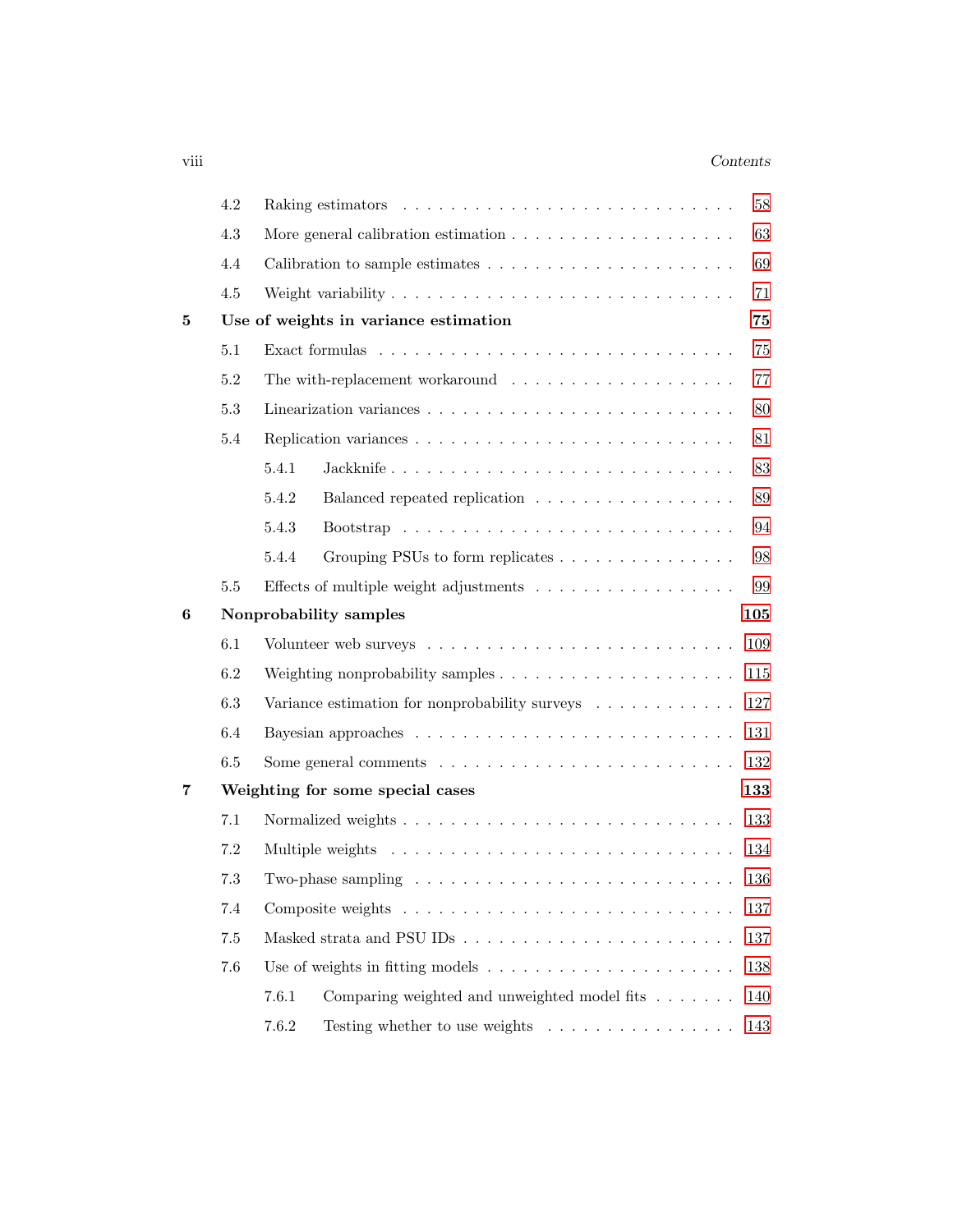### Contents ix

| 8 |     | Quality of survey weights                                                                                                                                                                                                      | 151 |
|---|-----|--------------------------------------------------------------------------------------------------------------------------------------------------------------------------------------------------------------------------------|-----|
|   | 8.1 |                                                                                                                                                                                                                                |     |
|   | 8.2 | Base weights residence in the service of the service of the service of the service of the service of the service of the service of the service of the service of the service of the service of the service of the service of t |     |
|   | 8.3 |                                                                                                                                                                                                                                |     |
|   | 8.4 | Models for nonresponse and calibration 155                                                                                                                                                                                     |     |
|   | 8.5 |                                                                                                                                                                                                                                |     |
|   | 8.6 |                                                                                                                                                                                                                                |     |
|   | 8.7 |                                                                                                                                                                                                                                |     |
|   | 8.8 |                                                                                                                                                                                                                                |     |
|   |     | References                                                                                                                                                                                                                     | 161 |
|   |     | Author index                                                                                                                                                                                                                   | 173 |
|   |     | Subject index                                                                                                                                                                                                                  | 177 |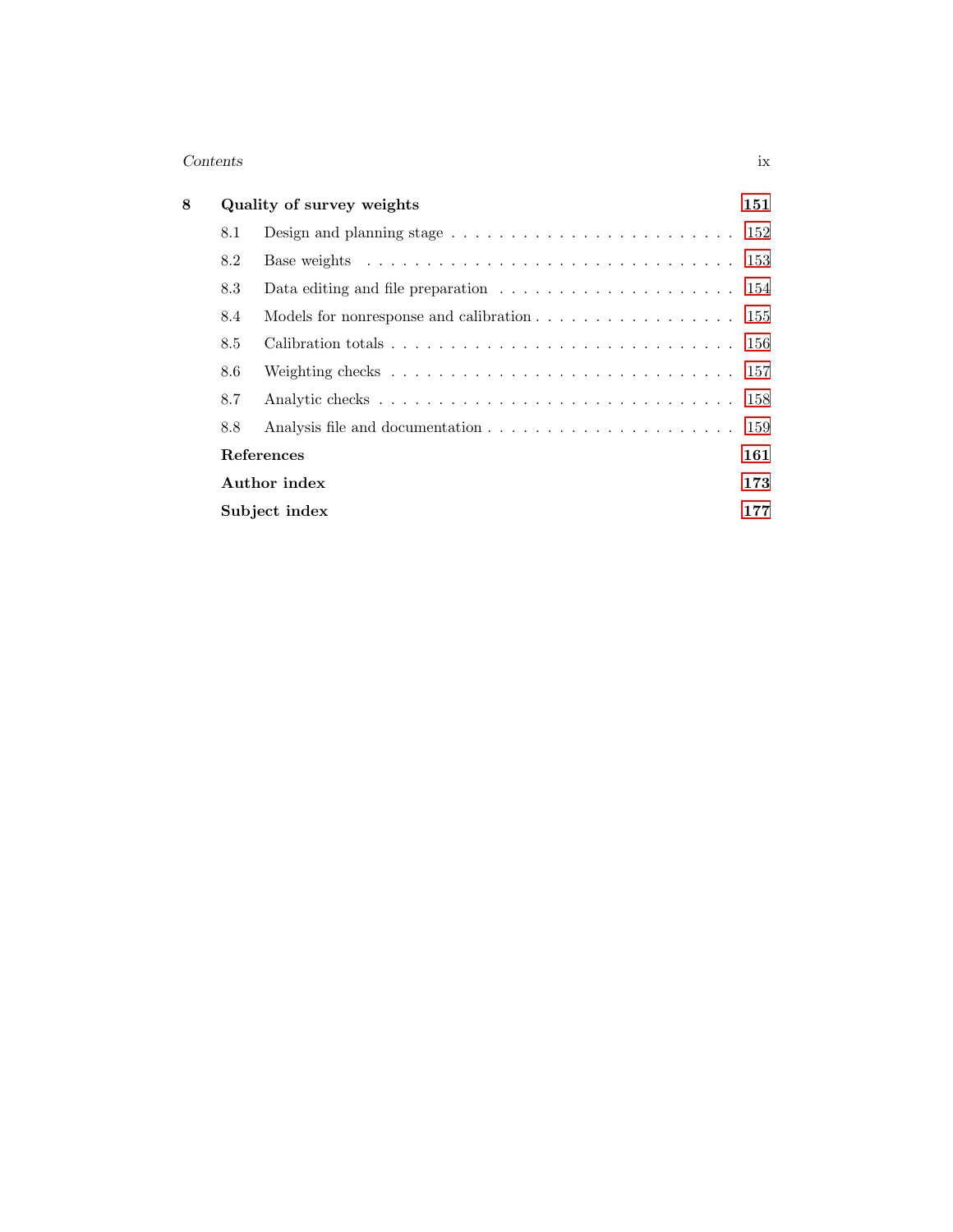(Pages omitted)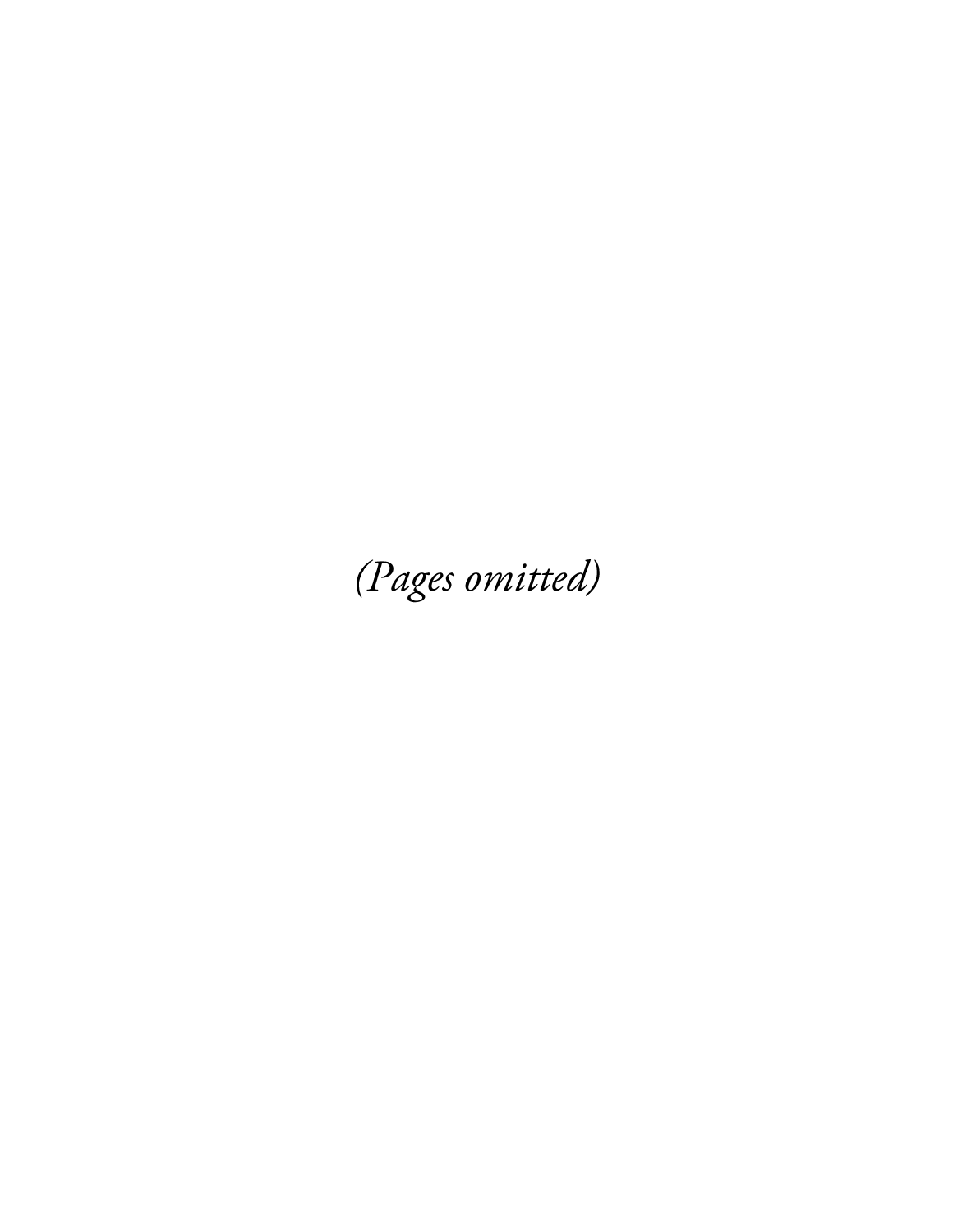## Preface

Many data analysts use survey data and understand the general purpose of survey weights. However, they may not have studied the details of how weights are computed, nor do they understand the purpose of different steps used in weighting. Survey Weights: A Step-by-step Guide to Calculation is intended to fill these gaps in understanding. Throughout the book, we explain the theoretical rationale for why steps are done. Plus, we include many examples that give analysts tools for actually computing weights themselves in Stata.

We assume that the reader is familiar with Stata. If not, Kohler and Kreuter (2012) provide a good introduction.

Finally, we also assume that the reader has some applied sampling experience and knowledge of "lite" theory. Concepts of with-replacement versus without-replacement sampling and single- versus multistage designs should be familiar. Sources for sampling theory and associated applications abound, including Valliant, Dever, and Kreuter  $(2013)$ , Lohr  $(2010)$ , and Särndal, Swensson, and Wretman  $(1992)$ , to name just a few.

## Structure of the book

When faced with a new dataset, it is good practice to ask yourself a few questions before analyzing the data. For example,

- Am I dealing with a sample, or does the dataset contain a whole population?
- If it is a sample, how was it selected?
- What is my goal for the analysis? Am I trying to draw inference to the population?
- Do I need to weight my sample to project it to the population?
- Do I need to weight my data to compensate for the fact that the sample does not correctly cover the desired population?

Some datasets you encounter might already contain weights, and it is useful to understand how they were constructed. If you collect data yourself, you might need to construct weights on your own. In both cases, this book will give useful guidance, both for the construction and for the use of survey weights. This book can be read straight through but can also serve as a reference for specific procedures you may need to understand. You can skip around to particular topics and look at the examples for useful code.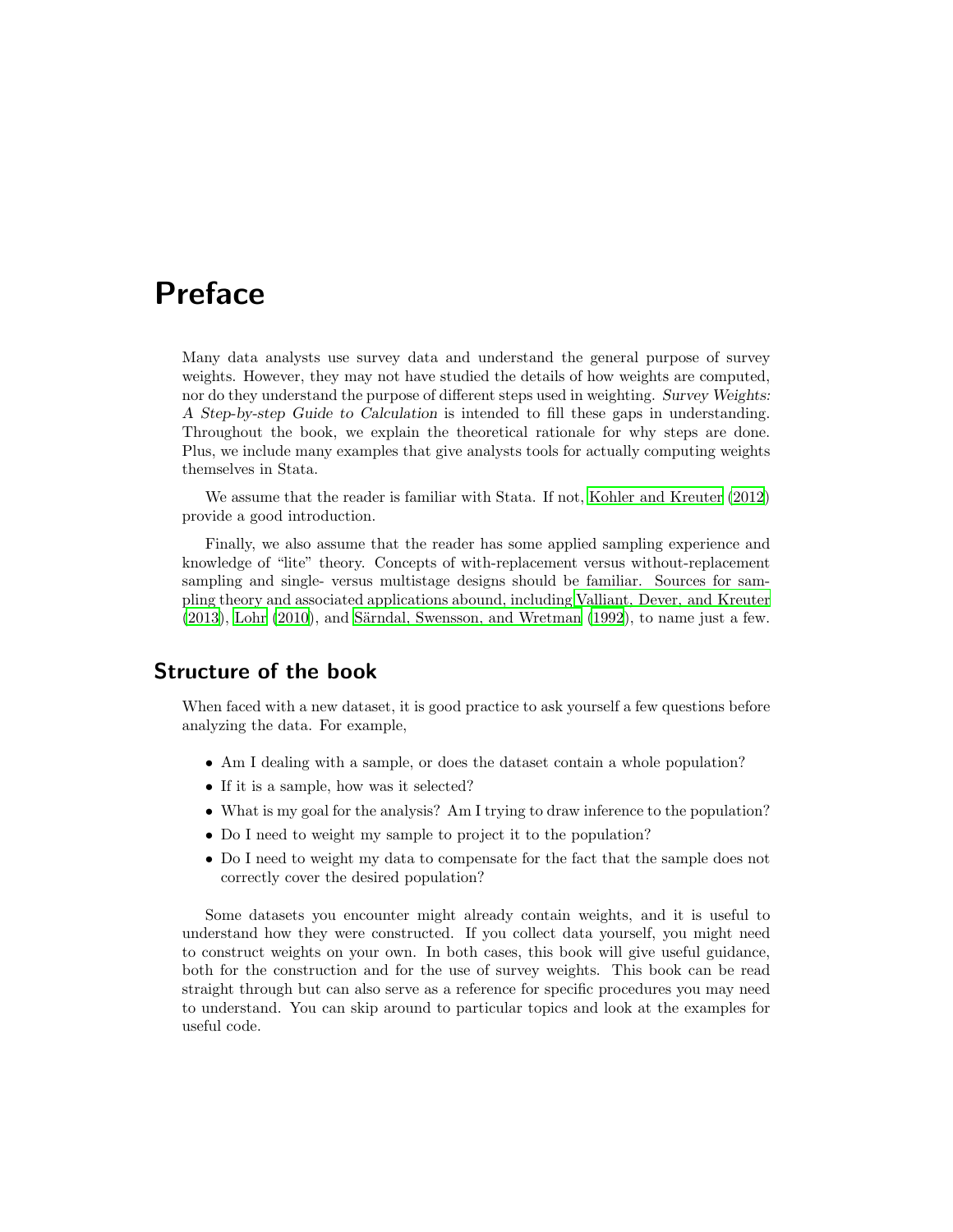We start our book with a general introduction to survey weighting in chapter 1. Weights are intended to project a sample to some larger population. The steps in weight calculation can be justified in different ways, depending on whether a probability or nonprobability sample is used. An overview of the typical steps is given in this chapter, including a flowchart of the steps.

Chapter 2 covers the initial weighting steps in probability samples. The first step is to compute base weights calculated as the inverse of selection probabilities. In some applications, because of inadequate information, it is unclear whether some sample units are actually eligible for the survey. Adjustments can be made to the known eligible units to account for those with an unknown status.

Most surveys suffer from some degree of nonresponse. Chapter 3 reviews methods of nonresponse adjustment. A typical approach is to put sample units into groups (cells) based on characteristics of the units or estimates of the probabilities that units respond to the survey. This chapter also covers another option for cell creation—using machine learning algorithms like CART, random forests, or boosting to classify units.

Chapter 4 covers calibration or adjusting weights so that sample estimates of totals for a set of variables equal their corresponding population totals. Calibration is an important step in correcting coverage problems and nonresponse and, in addition, can also reduce variances.

Chapter 5 discusses options for variance estimation, including exact formulas, linearization, and replication. Using multiple adjustments in weight calculation, as described in the previous chapters, does affect the variance of point estimates of descriptive quantities like means and totals. We illustrate how these multiple effects can be reflected using replication variances.

Not all sets of survey data are selected via probability samples. Even if the initial sample is probability, an investigator often loses control over which units actually provide data. This is especially true in the current climate, in which people, businesses, and institutions are progressively becoming more resistant to cooperating. Chapter 6 describes methods to weight nonprobability samples. The general thinking about estimating propensities of cooperation and using calibration models, covered in chapters 3 and 4, can be adapted to the nonprobability situation.

Chapter 7 covers a few special situations. Normalized weights are scaled so that they sum to the number of units in the sample—not to an estimate of the population size. Although we do not recommend them, normalized weights are used in some applications, particularly in public opinion surveys. Other topics in this chapter include datasets with multiple weights, two-phase sampling, and weights for composite estimation. Some survey datasets come with more than one weight for each case, especially when subsamples of units are selected for different purposes. Two-phase sampling is often used when more intensive efforts are made to convert nonrespondents for a subsample of cases. Composite weighting is used to combine different samples from different frames such as persons with landline telephones and persons with cell phones. This chapter also covers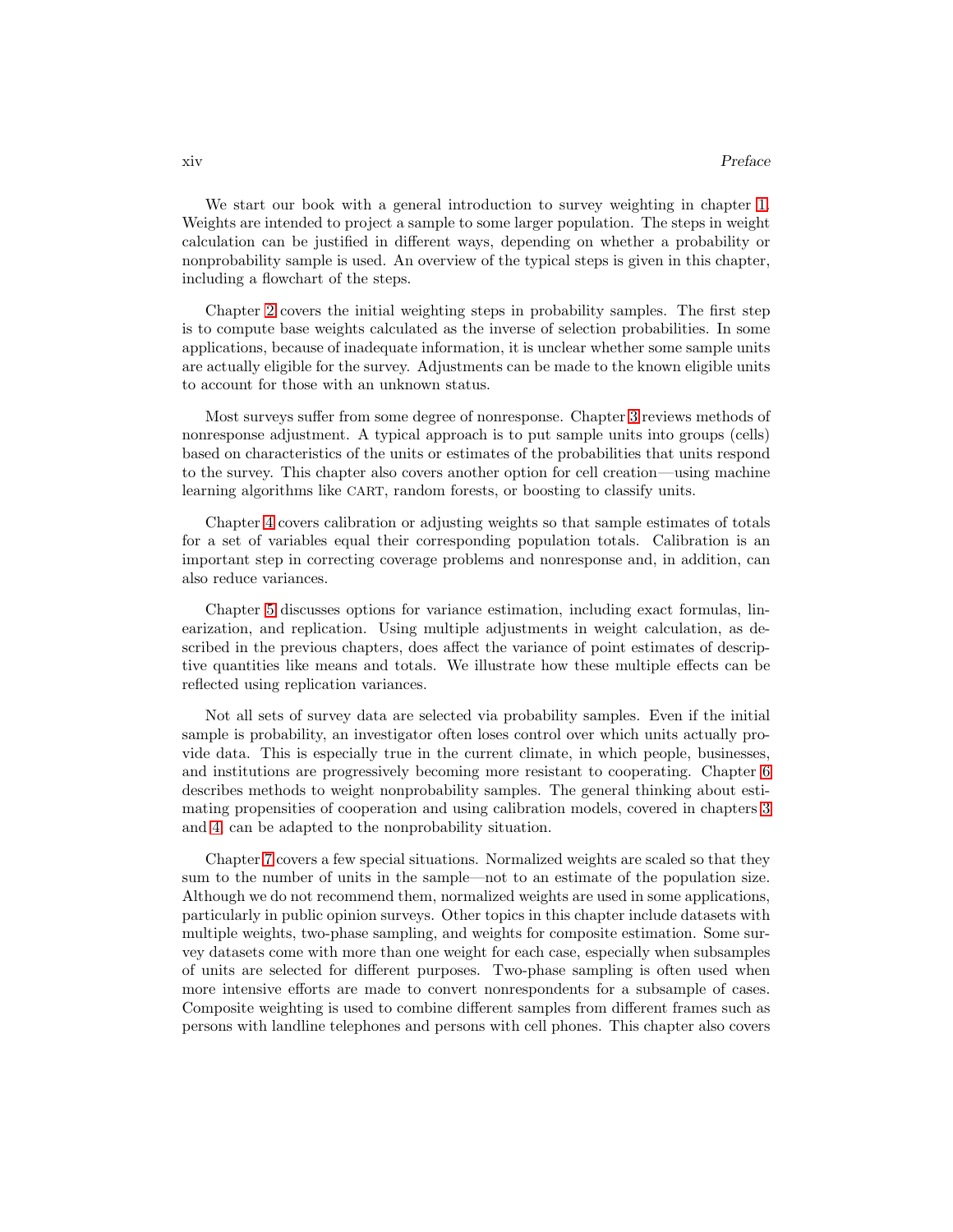#### Preface xv

whether to use survey weights when fitting models. We describe the issues that need to be considered and give some analyses that can be done when deciding whether to use weights in fitting linear and nonlinear models from survey data.

Chapter 8 covers the unexciting but essential procedures needed for quality control when computing survey weights. An orderly system needs to be laid out in advance to guide the sequence of weighting steps, to list quality checks that will be made at every step, and to document the entire process.

## Data files and programs for this book

The data and program files used in the examples are available on the Internet. You can access these files from within Stata or by downloading a zip archive. For either method, we suggest that you create a new directory and download the materials there.

- If the machine you are using to run Stata is connected to the Internet, you can download the files from within Stata. To do this, type the following commands in the Stata Command window:
	- . net from http://www.stata-press.com/data/svywt/ . net describe svywt . net install svywt
	- . net get svywt

Notice that the statements above are prefaced by "." as in the Stata Results window. We use this convention throughout the book.

• The files are also stored as a zip archive, which you can download by pointing your browser to http://www.stata-press.com/data/svywt/svywt.zip.

To extract the file svywt.zip, create a new folder, for example, svywt, copy svywt.zip into this folder, and unzip the file svywt.zip using any program that can extract zip archives. Make sure to preserve the subdirectory structure contained in the zip file.

Throughout the book, we assume that your current working directory (folder) is the directory where you have stored our files. This is important if you want to reproduce our examples.

Ensure that you do not replace our files with a modified version of the same file; avoid using the command save, replace while working with our files.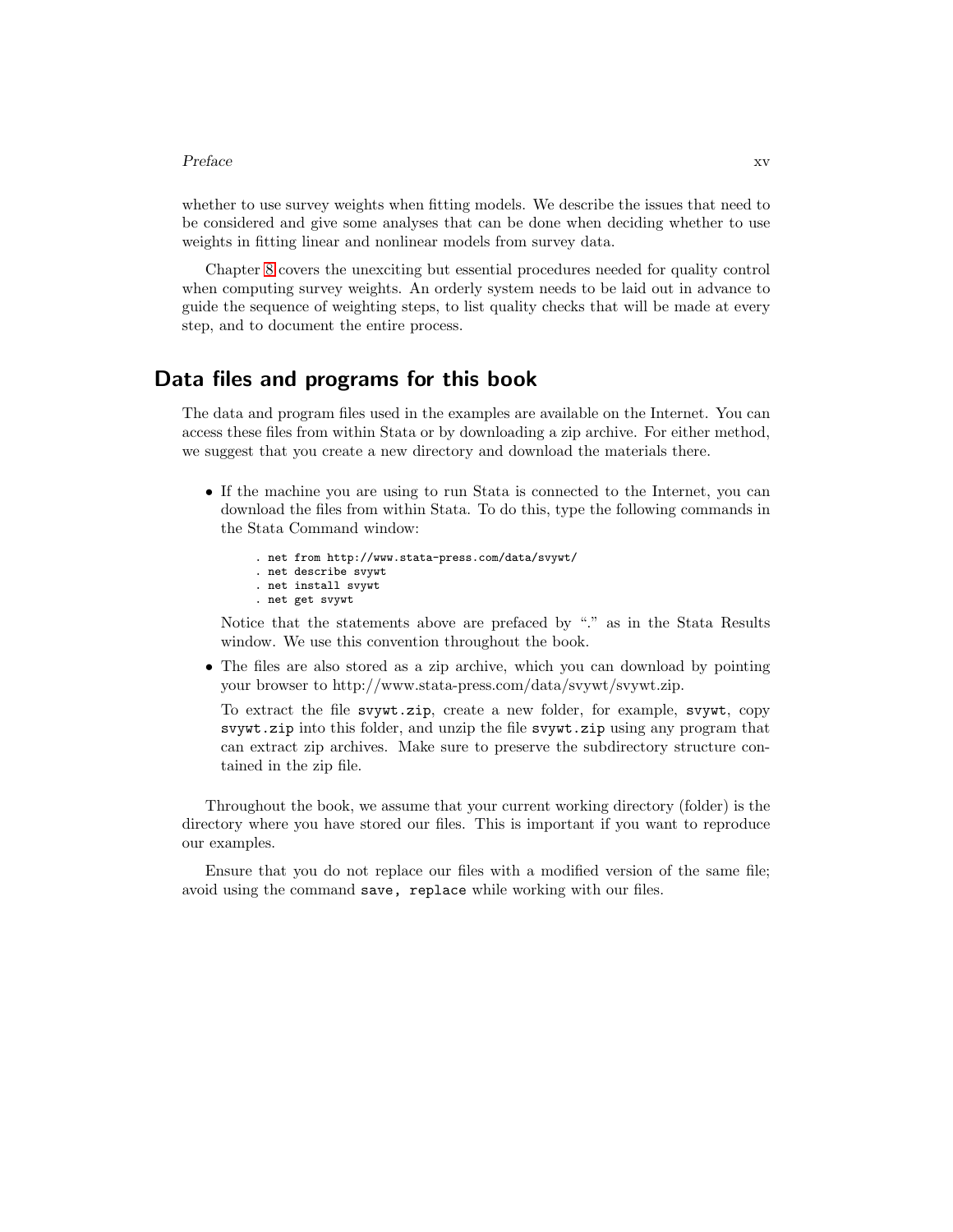(Pages omitted)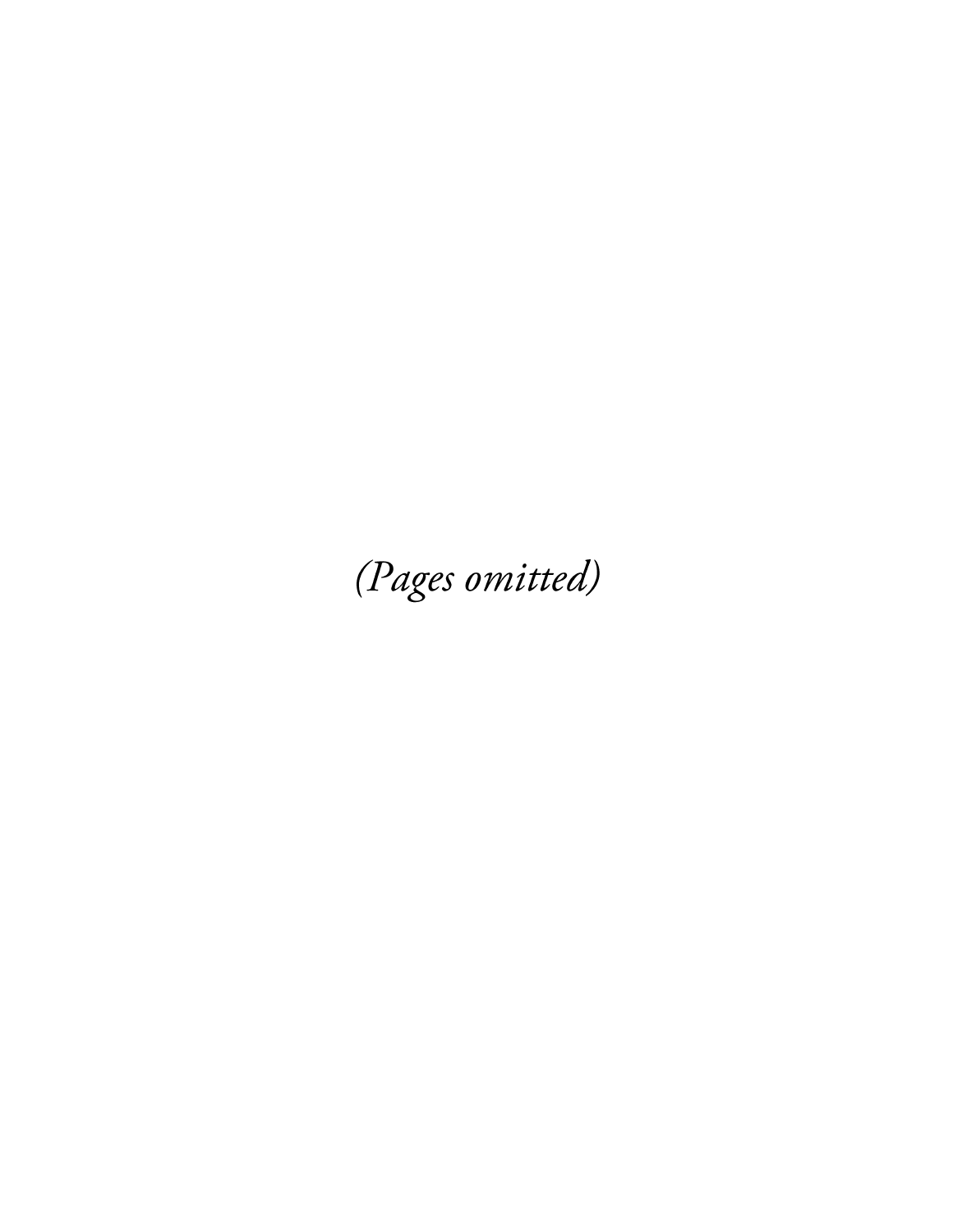## 1 Overview of weighting

Survey datasets, released to the public through a general- or restricted-use agreement, usually come with at least one analysis weight for each respondent record in the sample. (In some applications, more than one weight may be provided for each record for special purposes discussed in chapter 7.) Analysts interested in calculating population estimates are told to use the same set of weights for all analyses—means, totals, linear and nonlinear models, etc. The benefits and drawbacks of a single analysis weight compared with multiple weights for tailored analytic objectives is reviewed in section 1.3.

Analysis weights are designed to

- 1. account for the probabilities used to select units (in cases where random sampling is used);
- 2. adjust in cases where it cannot be determined whether some sample units are members of the population under study;
- 3. adjust for eligible units that do not respond to the survey to limit the effects of nonresponse bias; and
- 4. incorporate external data to reduce standard errors of estimates and to compensate when the sample does not correctly cover the desired population.

However, unless you are the developer of the weights, the datasets typically contain the final analysis weights and not the adjustments for the above conditions.

Survey statisticians usually think of weighting in the context of probability samples, where units are selected by some random means from a well-defined population. All four steps above can be applied to probability samples. However, because of the current popularity of volunteer web panels and other kinds of "found" data, how to weight nonprobability samples is also worth considering. For those samples, steps 3 and 4 can be used (see chapter 6).

This chapter gives an overview of the purposes of weighting, underlying theory and sampling methods, and some problems that are considered when constructing a set of weights. The information in this chapter forms the basis for our discussion in this book. Specifically, the last section of this chapter contains an overview of weighting procedures and serves as an important reference for the remaining chapters.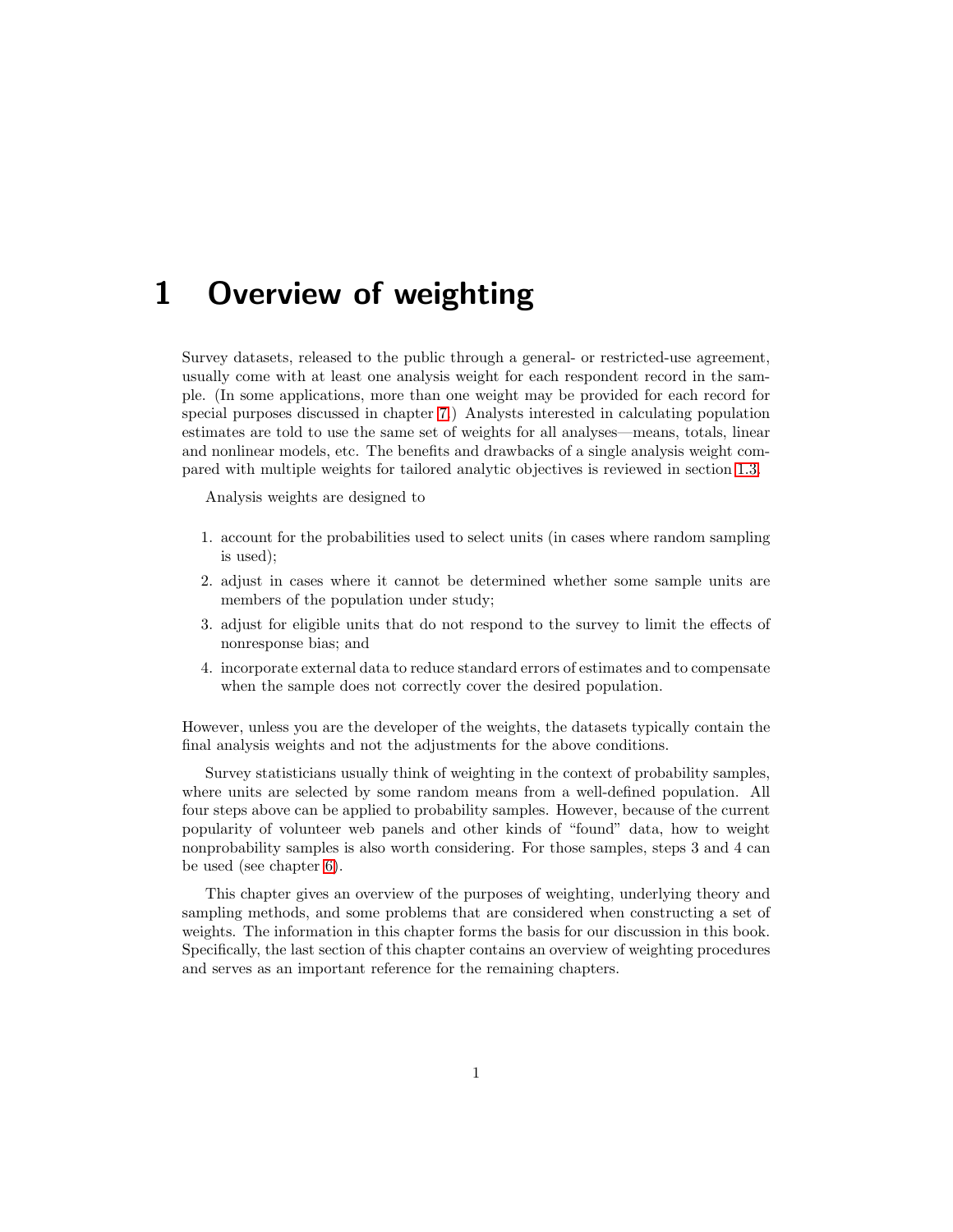## 1.1 Reasons for weighting

The fundamental reason for using weights when analyzing survey data is to produce estimates for some larger target population, that is, population inference. Ideally, the estimates will a) be unbiased or consistent in a sense described later, b) have standard errors that are as small as is feasible given the sample size and sample design, and c) correct for deficiencies in how the sample covers the desired population. Depending on the type of analysis being done, the population may be some well-defined finite population, like all adults aged 18 years and older in a country. The goal when making other estimates, like those of parameters in a regression model, may be to represent some population that, at least conceptually, is broader than any given finite population.

A finite population is a collection of units (also referred to as elements or cases) that could, in principle, be completely listed so that a census could be conducted to collect data from each unit. Examples, in addition to the adult population mentioned above, are elementary schools in a county, hospitals in a state, registered voters in a city, and retail business establishments in a province.

Defining the units that are members of a finite population (that is, eligible units) may require some thought, depending on the type of population. Whether a person is age 18 or older (and eligible to vote in the United States) seems straightforward, but defining what constitutes a business establishment is more difficult. Often, the composition of a population can change over time so that a specific time period must be part of the definition of the population. For example, a finite population of registered voters might be defined as those persons who are registered as of the date an election is to be held. The January labor force in a country may be defined as all persons who are employed or unemployed but seeking a job during the second week of that month.

#### Target populations and sampling frames

Understanding the distinction between a target population (also referred to as the universe of all population members or just universe) and a sampling frame is important when assessing the strengths and weaknesses of a sample. The target population is the population for which inferences or estimates are desired. The sampling frame is the set of units from which the sample is selected. Ideally, the sampling frame and the target population are the same. In that case, we say that the sampling frame completely covers the target population. However, there are many instances where the two do not coincide.

Figure 1.1 is a diagram of how the universe U, the sampling frame F, the sample s, and the complement of the sample within  $U, s^c$ , might be related. The frame  $F$  can omit some eligible units (undercoverage) and include other ineligible units (overcoverage). The eligibles in the frame in figure 1.1 are denoted by the intersection of  $U$  and  $F$ ,  $U \cap F$ , while the ineligibles in the frame are denoted by those not included in  $U, F-U$ . The sample s can include both eligible units in s∩U and ineligible units in  $s \cap (F - U)$ . The latter condition occurs if the true eligibility of the units on the frame is unknown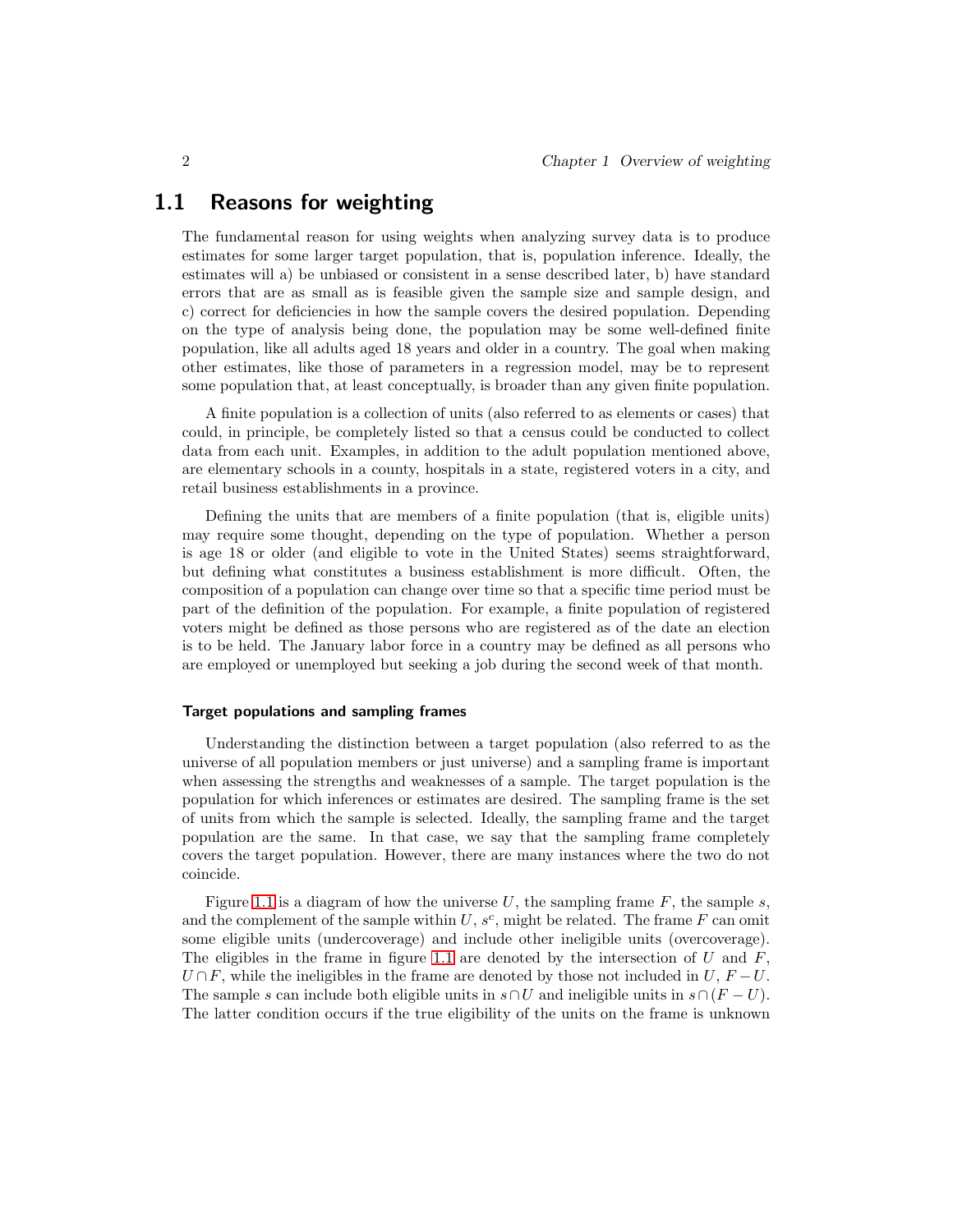#### 1.1 Reasons for weighting 3

when the sample is selected. In the figure, the eligible units that are not in the frame or sample are denoted by  $U - F$ . In the ideal situation, the frame completely covers the population so that  $F = U$ . The purpose of weights is to project the eligible sample,  $s \cap U$ , to the full universe, U. As is apparent from the figure, this will require eliminating the ineligible units from the sample (or at least those known to be ineligible) if such information is not available to remove them initially from the frame. We also hope to use the sample to represent the units in the universe that were not in the frame,  $U - F$ , and consequently had no chance of being selected for the sample. One of the functions of weighting is to attempt to correct for such coverage errors.



Figure 1.1. Illustration of sampling frame with over- and undercoverage of target population

The most straightforward case of a sampling frame is a list of every unit in the target population. For example, if we want to survey the members of some professional organization like the Royal Statistical Society (target population), a current membership list (sampling frame) may be available from which the sample can be selected. However, if the list was somewhat outdated because it omits people who became members in the last month, or it still contains some deceased members, the frame would have coverage errors. Current members not covered by the list cannot be sampled, although they would be eligible for the study. Past members covered by the list can be sampled, although they are ineligible for the study.

A complete list of the members of the target population is not always available, but it may be possible to construct a frame that does cover the whole population. For example, in household surveys, a list of all households or people who live in them is not available in many countries. Even if a government agency has such a list, it may not be accessible to private survey organizations. Standard practice is to compile a frame in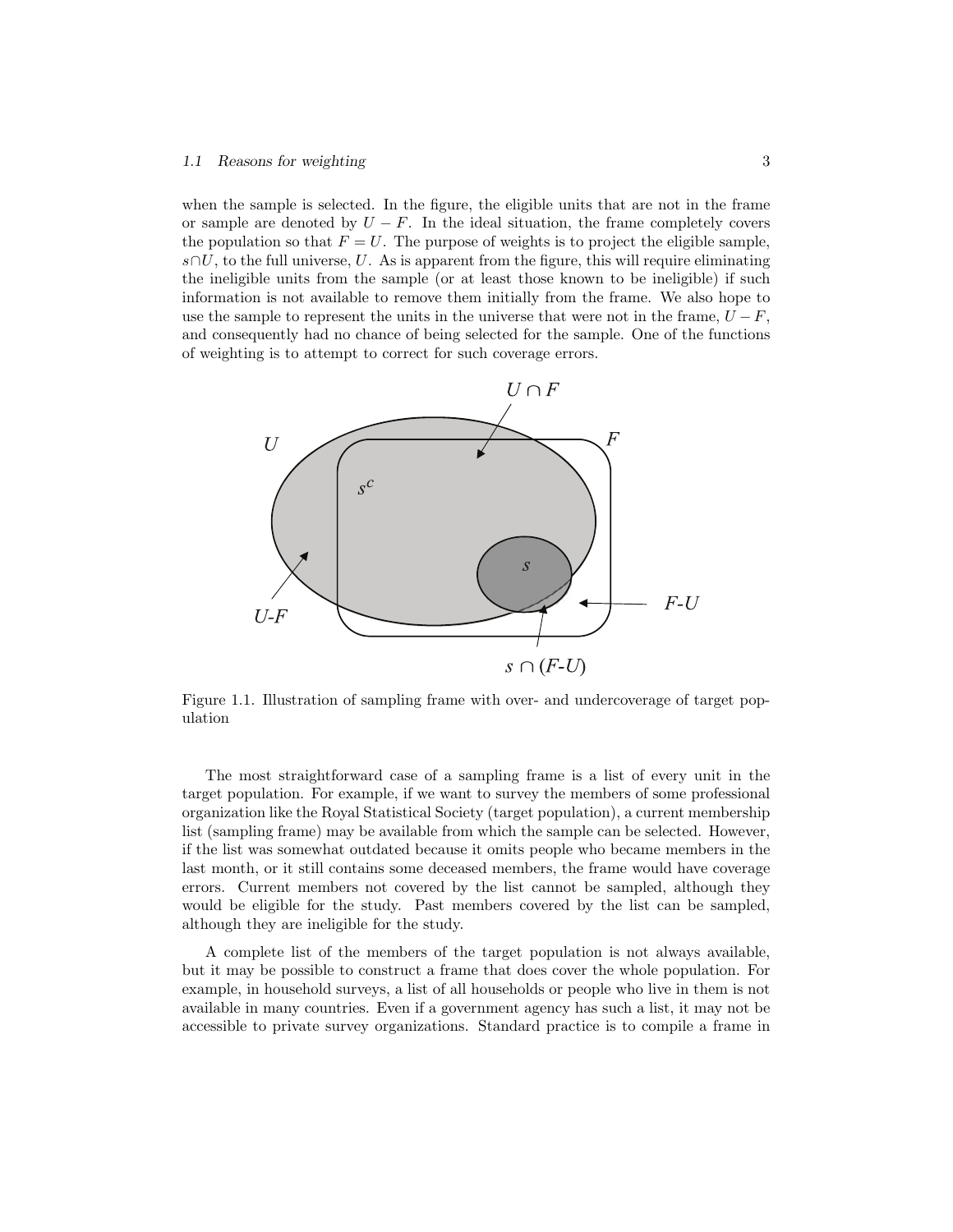stages. For example, a sample of geographic areas is selected, perhaps in several stages, and a list of households is compiled only within the sample areas. When executed properly, this technique will provide virtually complete coverage. However, in practice, achieving complete coverage of a household population is difficult or impossible. Even the Current Population Survey in the United States, which is quite well conducted, had about 15% undercoverage of persons in 2013 (U.S. Census Bureau 2013).

#### Types of statistics

Descriptive statistics, like means or totals, are usually thought of as estimates of the quantities that would be obtained if a census were conducted of a finite population. For example, if the estimate is for the mean salary and wage income per person in a particular calendar year, the target for the sample estimate is the mean that would be obtained if all persons in the finite population were enumerated and the income collected for each. A population total is another example of a descriptive statistic. The finite population total itself is  $t_y = \sum_{i \in U} y_i$ , where U is the set of all N units in the population. Suppose a sample of  $n$  units is selected from the population. An estimated total often has the form  $\hat{t}_y = \sum_{i \in s} w_i y_i$ , where i denotes a unit, s is the set of n units in the sample,  $w_i$  is a weight assigned to unit i, and  $y_i$  is the value of a data item collected for unit i. Weights that are appropriate for estimating totals are generally larger than or equal to 1 because  $n < N$ , and the weights need to inflate the sample to the larger population. In fact, for  $y_i = 1$  for all units in the sample,  $\sum_{i \in s} w_i = \widehat{N}$ , is an estimate of the finite population size. Note that we use "hat notation" to signify estimates such as  $\ddot{N}$ , the estimate of the true population size,  $N$ .

Survey weights can also be used to estimate more complicated quantities like model parameters. For example, consider the simple linear regression model  $y_i = \alpha + \beta x_i + \varepsilon_i$ , where  $\alpha$  and  $\beta$  are parameters, and the  $\varepsilon_i$ 's are errors that are independent under the model with mean 0 and variance  $\sigma^2$ . The survey-weighted estimate of the slope computed by Stata and other software that handle survey data is

$$
\widehat{\beta} = \frac{\sum_{i \in s} w_i (y_i - \overline{y}_w) (x_i - \overline{x}_w)}{\sum_{i \in s} w_i (x_i - \overline{x}_w)^2} = \frac{\sum_{i \in s} w_i x_i y_i - (\sum_{i \in s} w_i) \overline{x}_w \overline{y}_w}{\sum_{i \in s} w_i x_i^2 - (\sum_{i \in s} w_i) \overline{x}_w^2}
$$

with  $\overline{y}_w = \sum_{i \in s} w_i y_i / \sum_{i \in s} w_i$  and  $\overline{x}_w$  defined similarly. As the second expression for  $\widehat{\beta}$ shows, the estimated slope is a combination of several different estimated totals. Thus, estimated totals are frequently the building blocks for calculating quantities that are more complicated.

Estimates of model parameters can be interpreted in one of two ways. The first is the same as for descriptive statistics:  $\beta$  estimates the value that would be obtained if a census were done and the model fit via ordinary least squares (that is, without weights) for the full, finite population. The second interpretation is, perhaps, more subtle:  $\hat{\beta}$  estimates a model parameter that applies to units beyond those in the fixed, finite population from which the sample was drawn. For example, suppose a sample of persons is selected in April 2015, and an analyst regresses personal income on years of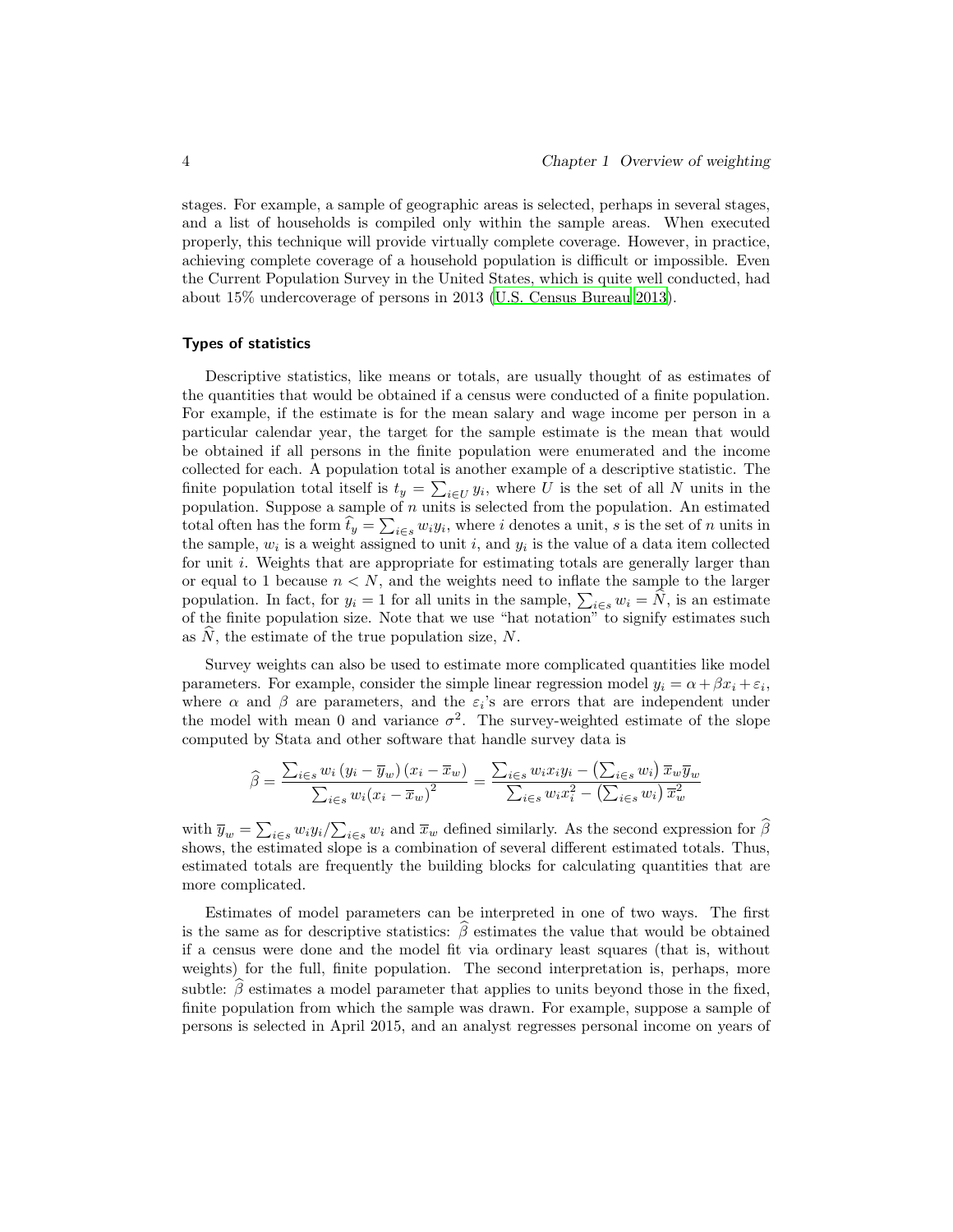education. The analyst is probably interested in making a statement about the effect of education on income not just in April 2015 but also without regard to the month when the survey happened to have been done. This also raises the question of whether the survey weights should be used at all in model fitting—a topic we address in more detail in chapter 7.

## 1.2 Probability sampling versus nonprobability sampling

Survey samples can be selected in one of two ways. The first is through a defined probabilistic method that is reproducible and is labeled as probability sampling. The second is by way of an undefined sampling mechanism that is not exactly reproducible, known in the survey world most recently as nonprobability sampling. The method that is used affects how weights are calculated.

Probability sampling means that units are selected from the finite population in some random manner. Probability sampling has a very specific, technical definition given in Särndal, Swensson, and Wretman (1992) and other books on sampling theory. Four conditions must be satisfied for a sample to be a probability sample:

- 1. The set of all samples that are possible to obtain with the specified sampling procedure can (in principle) be enumerated.
- 2. Each possible sample s has a known probability of selection,  $p(s)$ .
- 3. Every unit in the target population has a knowable, nonzero probability of selection.
- 4. One set of sample units is selected with the probability associated with the set.

If a probability sample is selected, the first step in weighting is to compute an initial or base weight for each unit, which is the inverse of its selection probability. Base weights are mentioned in section 1.7 and described further in chapter 2.

Although the requirements above seem to imply that every possible sample would have to be identified, a probability sample can be selected in a way that does not require listing all the possibilities. Standard procedures also require only that the probabilities of selection of individual units be tracked—values of  $p(s)$  are unnecessary.

Probability samples are the standard for governmental surveys that publish official statistics, like the unemployment rate, the inflation rate, and statistics on the health of a population. If time and budget allow, other surveys like pre-election polls may also select probability samples. This method of sampling provides one mathematical basis for making estimates, as discussed in section 1.3. It also adds a degree of face validity to the results. A survey designer cannot be accused of injecting conscious or unconscious biases into the selection of units when a random mechanism is used to decide which units are picked for the sample. Because every element in the population has a chance of being selected for a sample, the sample covers the entire population. If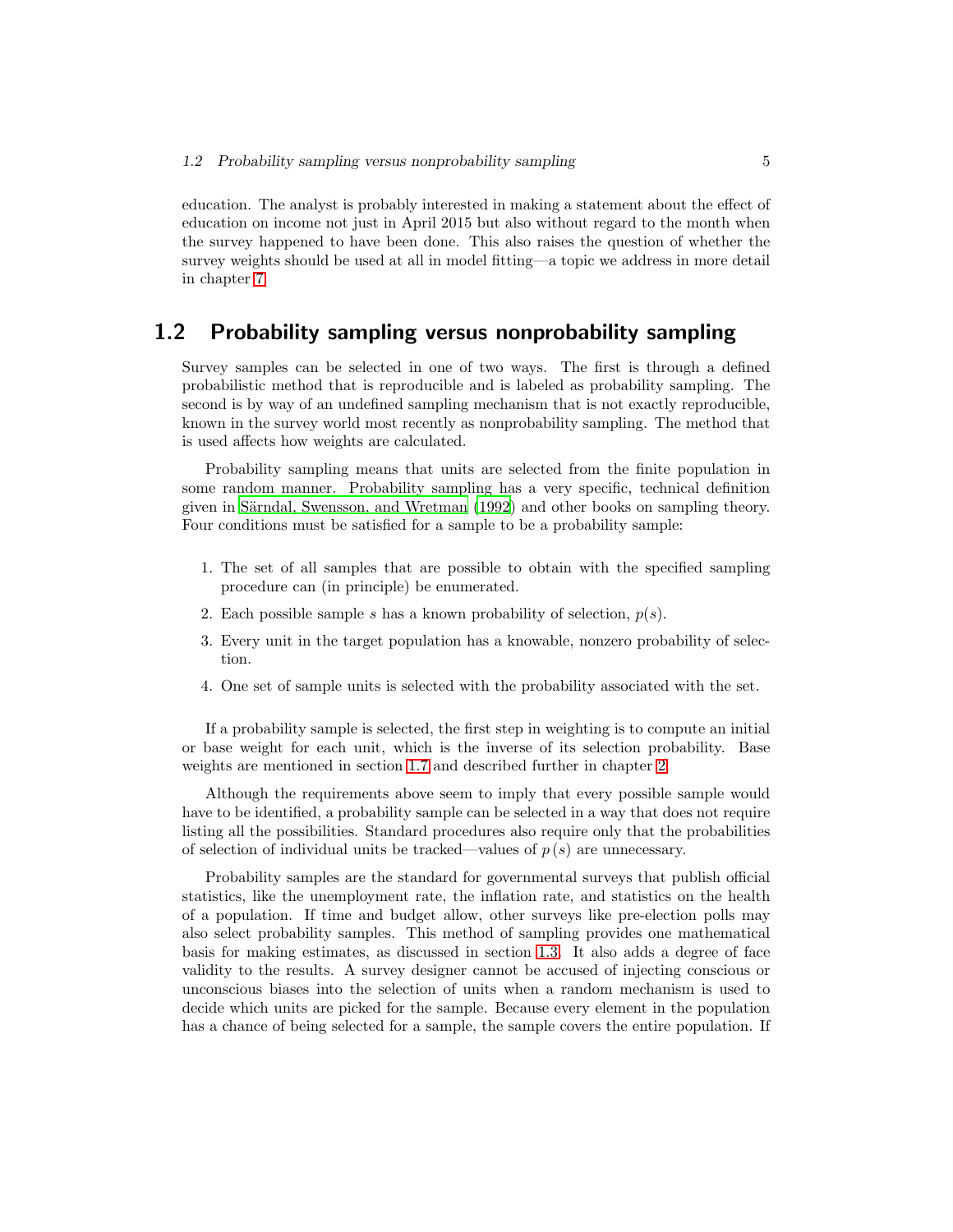enough information is available on the frame in advance of sampling, a survey designer can also control the distribution of the sample among various subgroups.

On the other hand, it may be cheaper and quicker, or only feasible, to acquire sample cases without a defined probability method (that is, by using nonprobability methods). Characteristics of interest may be time sensitive, and sampling may have to be done in the field by data collectors. Asking visitors to a website to participate in a survey voluntarily is one way that is currently being used to collect sample data. For example, a survey sponsor can inexpensively accumulate a huge number of persons this way and request that they become part of a panel that will cooperate in future surveys. One obvious criticism of this approach is that only a selective group of persons may visit the website used for recruiting. The persons who volunteer may be a poor cross-section of the population at large; that is, the sample may be subject to severe coverage error. Of course, this sort of criticism can be levied against any sample where there is no control or limited control over which sample units actually participate. A committee of the American Association for Public Opinion Research (AAPOR) conducted an extensive review of nonprobability samples (Baker et al. 2013b). Elliott and Valliant (2017) review the theoretical issues with inference from nonprobability samples and some of the methods that have been proposed for estimation. We investigate weighting for nonprobability surveys in detail in chapter 6.

Samples often live in some fuzzy netherworld between probability and nonprobability. A sample may begin as a probability sample but then suffer from a high rate of nonresponse. Because the survey designer cannot completely control which units respond, the set of units that ultimately respond may not reflect the intended probability sample. Nevertheless, starting with a probability sample selected from a high-quality frame provides some degree of comfort that a sample will have limited coverage errors.

A web panel of persons is a case in point. One approach to forming a web panel is to select a large telephone sample of households and request the cooperation of all persons over a certain age. The initial sample may be a probability sample of all telephone numbers known to be in use, but the resulting panel can suffer from at least two problems. If any phone numbers are omitted from the sampling frame, an undercoverage problem may result if the omitted portion differs from those on the frame. For example, if a frame uses only landline phones, then households with only cell phones cannot be selected. Telephone surveys also often have poor response rates—30% or less is common in the United States. If the respondents are not randomly spread over the initial sample, then there may be nonresponse bias, another source of potential undercoverage.

As discussed in chapters 3 and 4, weights can be constructed that attempt to adjust for both coverage and nonresponse error. The success of these adjustments depends on strong assumptions that are described there.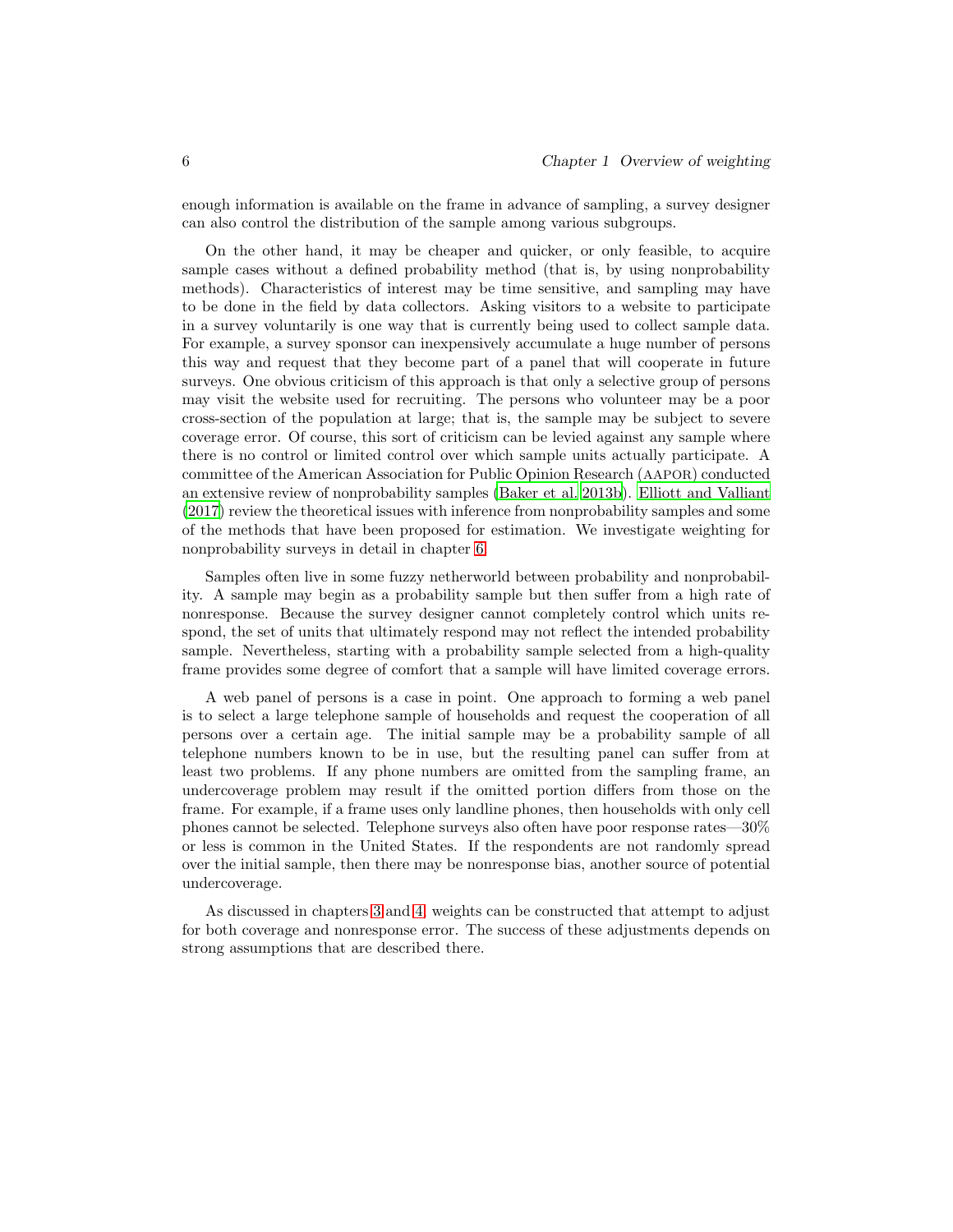(Pages omitted)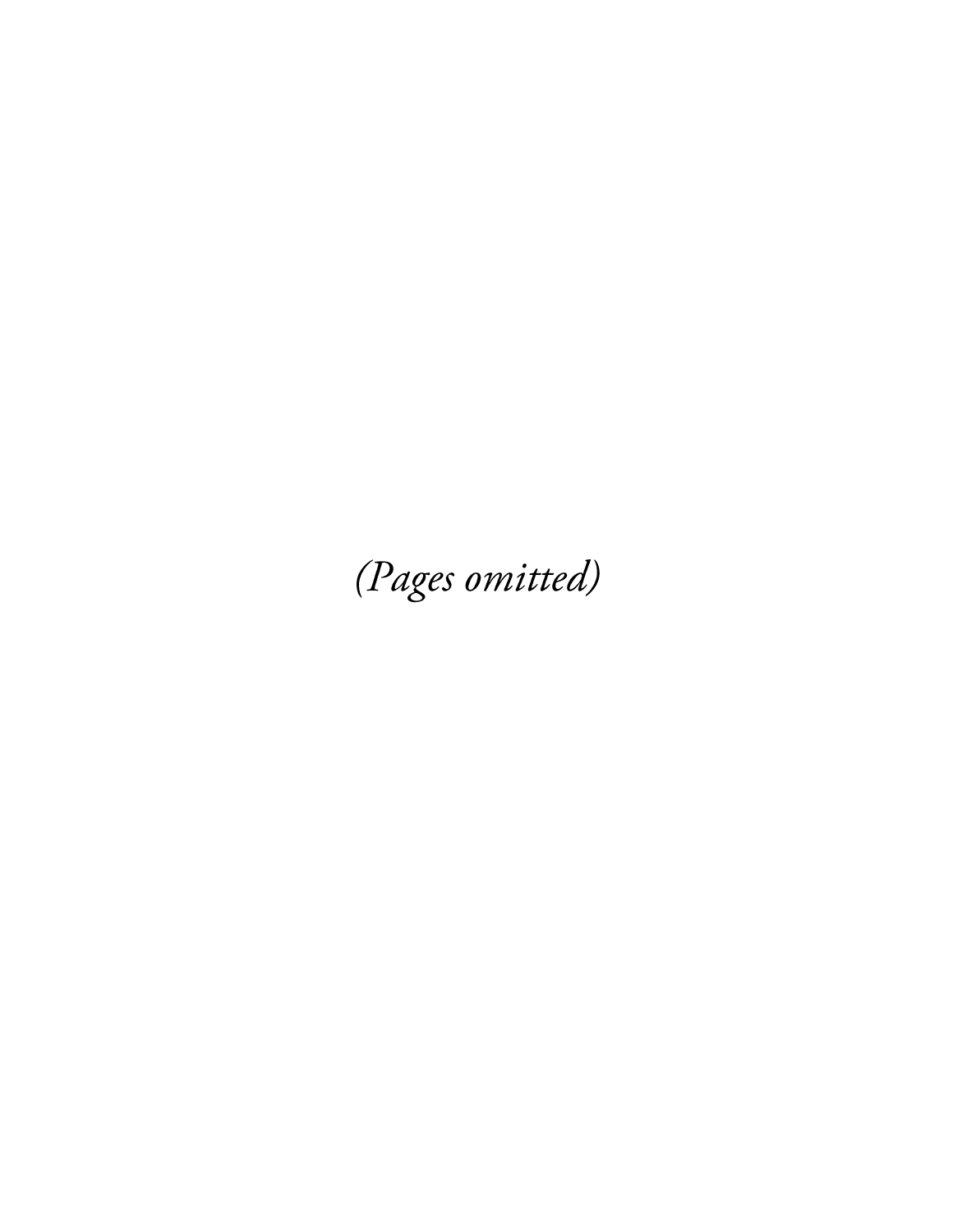# 4 Calibration and other uses of auxiliary data in weighting

Calibration is usually the last step in weighting and is extremely important in many surveys. Auxiliary data are used to reduce standard errors and to correct coverage problems introduced through the frame or through nonresponse not corrected with a prior adjustment. By auxiliary data, we mean information that is available for the entire frame or target population, either for each individual population unit or in aggregate form. These may be obtainable because a frame of all units in the population is available that has the auxiliary data on each unit. Surveys of business establishments or institutions may have such frames.

The standard application of calibration uses (aggregated) population totals of the auxiliaries to compute weights. Population totals for some variables may be available from a source separate from the survey, like a census. In a business survey, the frame might have the number of employees from an earlier time period for each establishment. In a household survey, counts of persons in groups defined by age, race, and gender may be published from a census, from population projections, or from a separate survey(s). In this chapter, we review several ways to use those data.

Figure 1.1 showed an example of a sample that had both under- and overcoverage. A common situation in household surveys is that some groups of persons are not covered as well as others by the sample design. In the United States, for example, estimates of the numbers of persons from most household surveys are less than counts from the most recent census, with the undercoverage being especially severe for young black or Hispanic males (for example, see U.S. Census Bureau [2014, table 2]). By computing weights that sum to census counts for male blacks and Hispanics, the undercoverage is corrected, at least, in the sense that estimates of population counts match the census counts. Details of some of the techniques for doing this are given in sections 4.1 and 4.3.

Inherent in this discussion is the need for the survey and the control total source(s) to use consistent data collection methods. Both should capture the data in the same way—identical questions and mode of data collection—from the same inferential population. In practice, researchers may have to decide if the level of consistency is close enough. If, however, the frame population differs greatly from the inferential population captured in the control total source $(s)$ , then strong assumptions are needed to proceed with weight calibration.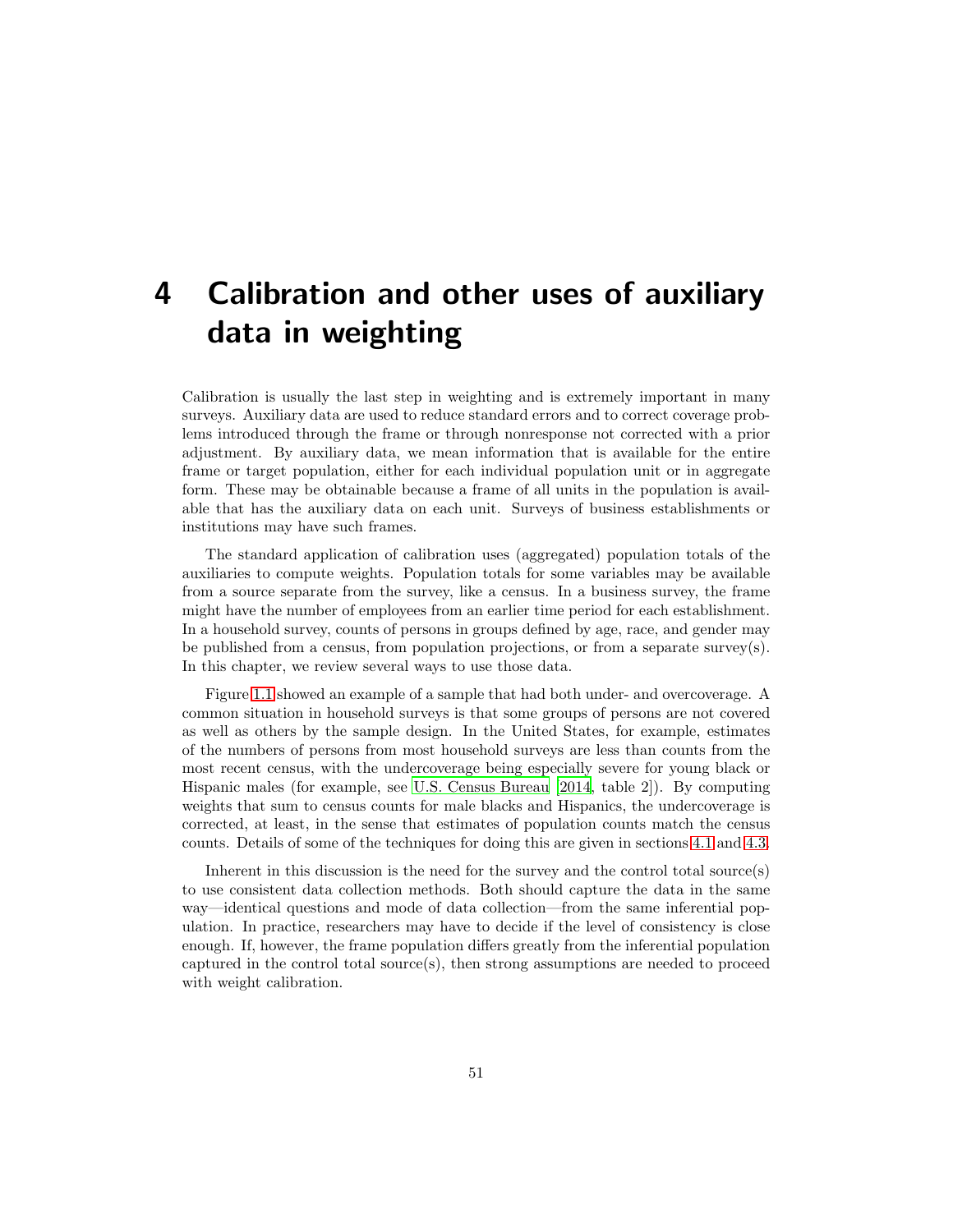The estimators we cover in this chapter all have a superpopulation model that supports them.<sup>1</sup> Taking a model-based view of inference as discussed in section 1.3, the estimators will be approximately or exactly unbiased for an estimated total of  $\gamma$  if the model holds for that  $y$  in the population. From a design-based point of view, the estimator will be approximately unbiased in repeated sampling and more efficient than one that does not use the auxiliary data.<sup>2</sup> (Note that if the sample is not a probability sample, as covered in chapter 6, then some type of model-based estimation is the only option for analysis.) We point out the appropriate model for each technique as we go along. Model fitting and checking should be an important step in deciding what form of estimator to use, although practitioners often ignore this step.

## 4.1 Poststratified estimators

Poststratified and raking estimators are two of the most commonly used calibration estimators. They are especially popular in household surveys of persons where the auxiliary variables are indicators for demographic groups. For example, persons may be classified by age group, gender, and race. Poststratification is implemented within calibration weighting classes formed by crossing all categories of the qualitative variables and constructing weights that reproduce the class-specific population counts in the weighted estimates. Poststratification can also be done using a single variable like age group. The poststratified estimator of a total is defined as

$$
\hat{t}_{y\text{PS}} = \sum_{\gamma=1}^{G} N_{\gamma} \left( \hat{t}_{y\gamma} / \hat{N}_{\gamma} \right)
$$
\n(4.1)

where  $\hat{t}_{y\gamma} = \sum_{s_{\gamma}} d_i y_i$  is the estimated total of y in weighting class (or poststratum)  $\gamma$  based on the input weights,  $s_{\gamma}$  is the set of responding sample units in poststratum  $\gamma, \hat{N}_{\gamma} = \sum_{s_{\gamma}} d_i$  is the estimated population size of poststratum  $\gamma$  based on the input weights,  $N_{\gamma}$  is the population count (also known as a control or control total) for the poststratum  $\gamma$ , and G is the total number of poststrata. The input weights,  $d_i$ , can be base weights or weights that have been adjusted for unknown eligibility or nonresponse. The implied final weight for unit i in poststratum  $\gamma$  is

$$
w_i = d_i \frac{N_\gamma}{\hat{N}_\gamma} \tag{4.2}
$$

where  $N_{\gamma} / \widehat{N}_{\gamma}$  is the poststratification adjustment (factor). With that definition of the weight, we can write the estimator as  $\hat{t}_{yPS} = \sum_{i \in s} w_i y_i$ , that is, a weighted sum of the data values.

<sup>1.</sup> The term "superpopulation model" means a statistical model that appears to agree with the structure of the data observed in the finite population.

<sup>2.</sup> This design-based property is contingent on any nonresponse bias having been corrected using the methods in chapter 3. Consequently, a more honest term might be "pseudodesign based", because which units respond is almost never under the survey designer's control.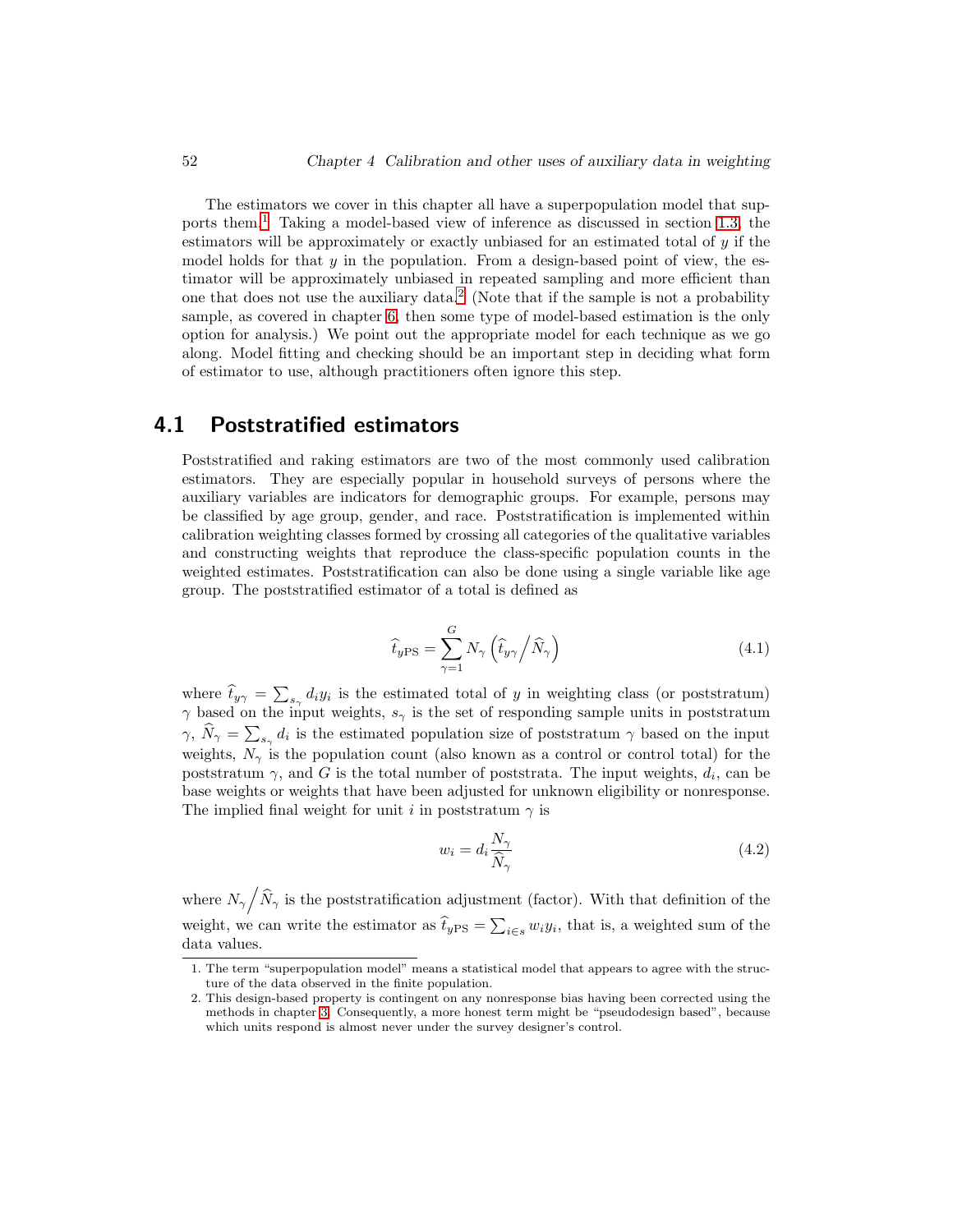#### 4.1 Poststratified estimators 53

The weighting classes are called poststrata because they are applied after the sample is selected and data are collected. This gives flexibility in which variables are used to define the poststrata because they do not have to be available when the sample is designed. Consequently, poststratification is a good way to use auxiliaries that you think are effective predictors of important variables collected in the survey but cannot be easily used for sample selection or for a nonresponse adjustment. For example, in a household survey, many countries do not have a frame of persons that includes race and educational attainment, even though those variables may be correlates of many analysis variables.

In the model that supports poststratification, each unit in poststratum  $\gamma$  has the same mean

$$
E_M(y_i) = \mu_\gamma
$$

for all units i in group  $\gamma$ . The units in the sample can be independent under the model, or the model can reflect clustering in the sample (and population) so that elements within clusters are correlated under the model.

Example 4.1: Poststratification. The example below reads a sample of 2,000 persons selected from the U.S. National Health Interview (NHIS, nhis.large.dta) population in PracTools, which has  $N = 21588$  persons and poststratifies it using a 5-category age-group variable. The full code is in ex.4.1 poststrat.do. The svyset statement specifies the design weight as wt. Two options are used: poststrata(), which names the variable that holds the poststratum values (age grp in this case), and postweight(), which gives the variable that contains the poststratification control totals (poptots). Each record on the file that is in a given poststratum should have the same value in the poptots field. As a check, we run a table of the weighted population estimates for age group. Each estimated count is equal to the control total in each group, plus their standard errors (SEs) are 0. The estimated SEs are 0 for any control total used in a calibration adjustment because the algorithm forces the estimates to be the same in every sample.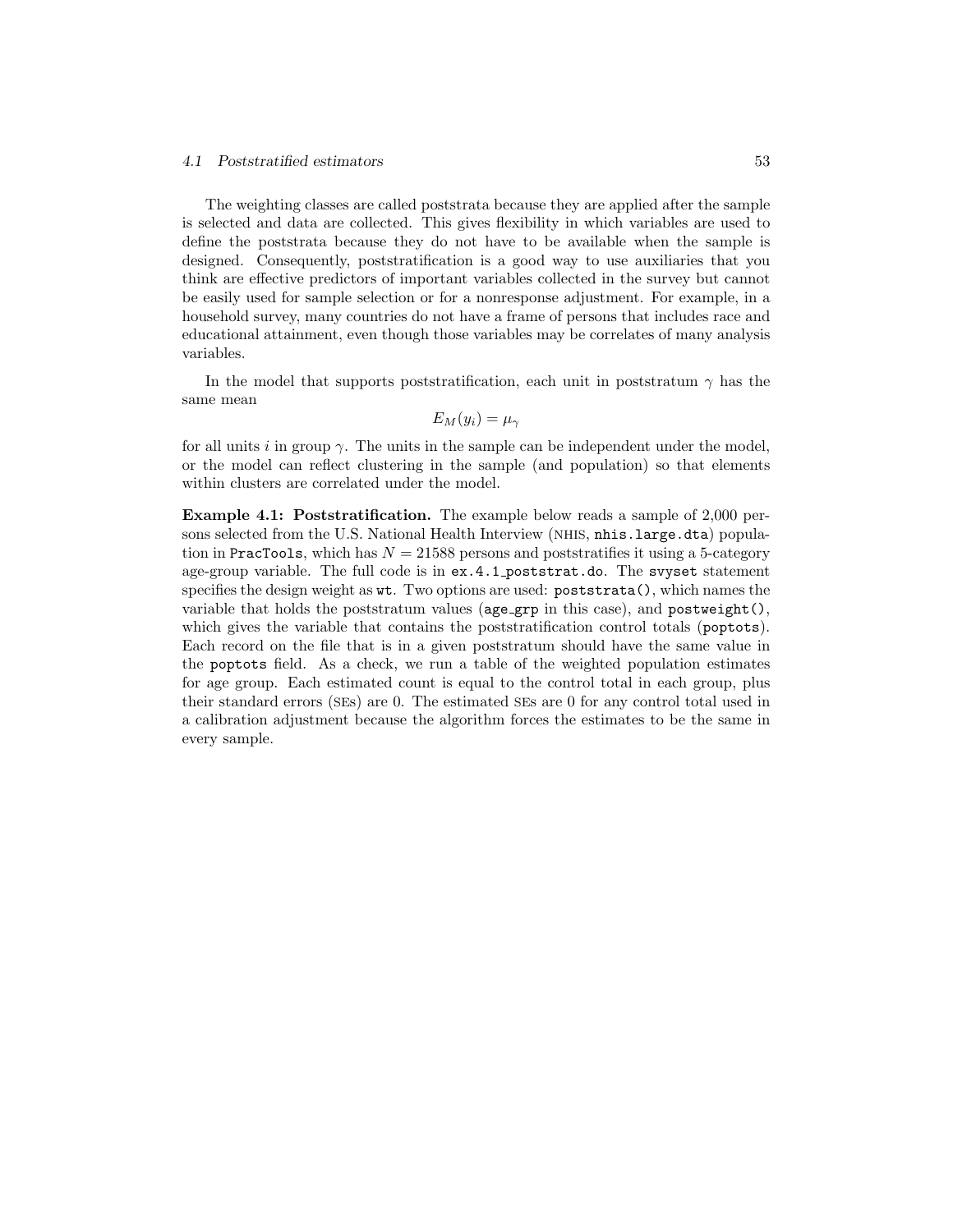```
. use http://www.stata-press.com/data/svywt/nhis_sam.dta
. label define age_lab 1 "<18" 2 "18-24" 3 "25-44" 4 "45-64" 5 "65+"
. label values age_grp age_lab
. svyset [pweight=wt], poststrata(age_grp) postweight(poptots)
      pweight: wt
           VCE: linearized
   Poststrata: age_grp
   Postweight: poptots
  Single unit: missing
     Strata 1: <one>
          SU 1: <observations>
         FPC 1: <zero>
. svy: tabulate age_grp, count se
(running tabulate on estimation sample)
Number of strata = \begin{array}{ccc} 1 & \text{Number of obs} & = & 2,000 \\ \text{Number of PSUs} & = & 2,000 \end{array} Population size = \begin{array}{ccc} 2,000 & \text{Population size} & = & 21,588 \end{array}= 2,000 Population size = 21,588<br>= 5 Design df = 1,999
N. of poststrata = 5 Design df
  age.grp count se
       \lt 18 5991 0
    \begin{array}{c|c} 18-24 & 2014 & 0 \\ 25-44 & 6124 & 0 \end{array}\begin{array}{c|cc}\n 25-44 & 6124 & 0 \\
 45-64 & 5011 & 0\n\end{array}45-64 5011 0<br>65+ 2448 0
       65+ 2448 0
    Total \t 2.2e+04Key: count = weighted countse = linearized standard error of weighted count
```
A shortcoming of the Stata code above is that the poststratified weights in (4.2) are not saved as a separate variable and, consequently, cannot be stored for later use. However, using svycal, the code below does compute and save the weights. These weights will be saved if the data file is saved. The population controls are stored in a matrix called poptotals. Notice that the matrix contains six positions, with the first holding the sum of the age group control totals that are in positions 2–6 corresponding to the five levels of age grp. The first position is the control total for the constant in the poststratification model, which is the population size. The gen(ps wt) option of svycal causes the poststratified weights to be saved in ps wt. svycal is a general command that will be used for more elaborate applications of calibration in later sections.

. matrix poptotals = 21588, 5991, 2014, 6124, 5011, 2448

- . matrix colnames poptotals = \_cons 1.age\_grp 2.age\_grp 3.age\_grp 4.age\_grp
- > 5.age\_grp
- . svycal regress i.age\_grp [pw=wt], gen(ps\_wt) totals(poptotals)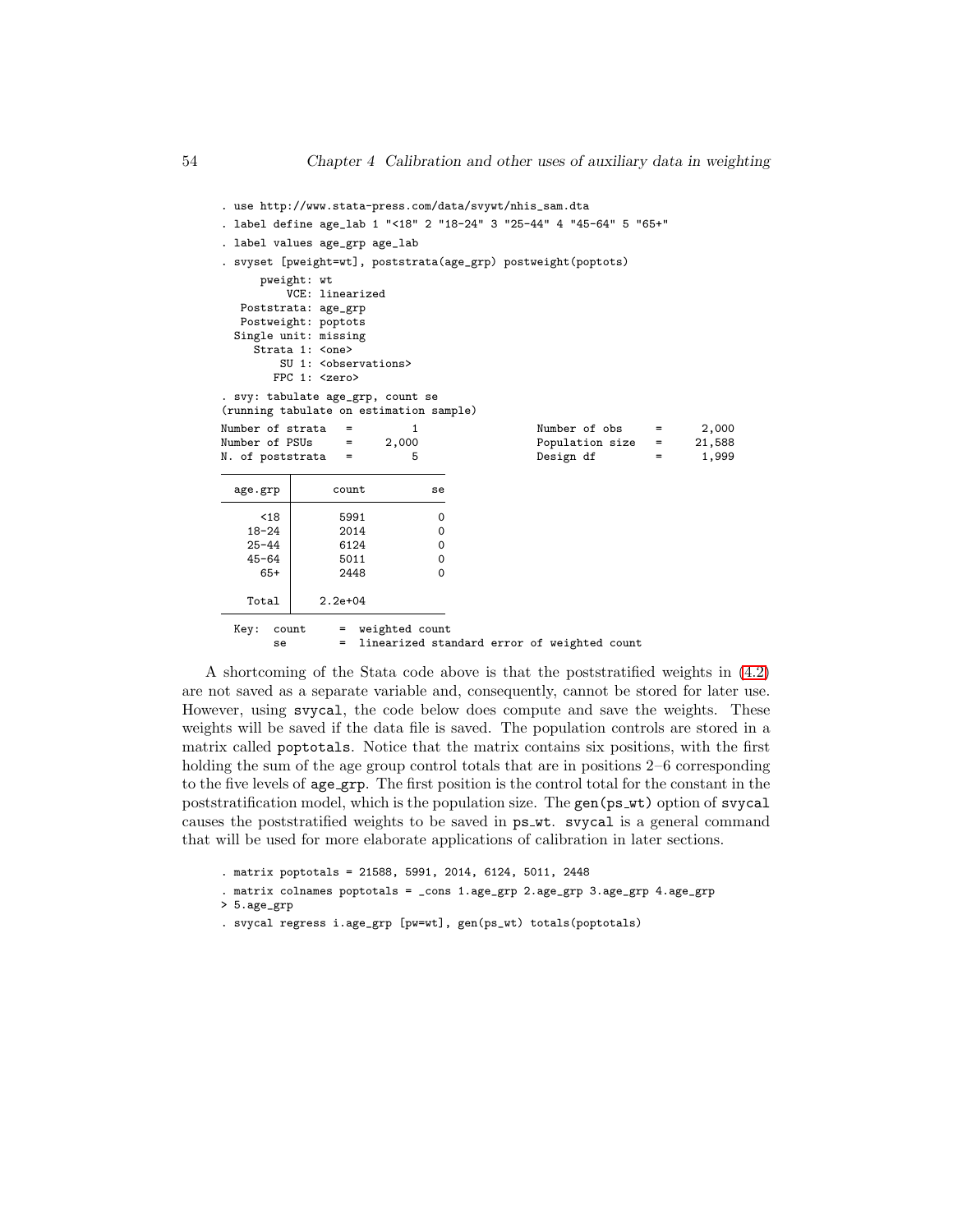#### 4.1 Poststratified estimators 55

The poststratified weights can be used in analysis, for example, to estimate the proportion of persons who receive Medicaid (a medical assistance program for the poor) in the United States:

```
. generate medicaid1 = abs(medical - 2). svyset [pweight=wt], poststrata(age_grp) postweight(poptots)
```
. svy: mean medicaid1 (output omitted )

|           | Mean     | Linearized<br>Std. Err. | [95% Conf. Interval] |         |
|-----------|----------|-------------------------|----------------------|---------|
| medicaid1 | .1052065 | .0070797                | .0913219             | .119091 |

Warning. Be wary of specifying the survey design in a way that does not recognize that poststratification has been used. For example, if svyset is issued as

```
svyset [pweight=ps wt]
```
Stata will use the wrong variance estimation formula. SEs of the estimated age group population counts will be nonzero because we do not give ourselves proper "credit" for poststratifying. SEs may be overestimated for variables for which poststratification does result in precision gains.

If you are the database constructor and are supplying a file with poststratified weights to other users, they need to know both definitions of the poststrata and their control totals to correctly compute SEs. This proviso applies to all other calibrated weights, including raking and general regression that will be covered later in this chapter.

### Recovering control totals from public-use files

Public-use files are often supplied with weights computed via poststratification or another calibration procedure. To correctly compute SEs, Stata needs to be informed that poststratification was used. This requires knowing both the variable(s) used to define poststrata and the population (control) totals. As a data user, you may have to rely on the survey documentation to try to reconstruct both. For example, suppose the documentation says that poststrata were based on age  $\times$  gender. A survey-weighted tabulation of the estimated population counts in the age  $\times$  gender table will reproduce the population controls. If the documentation does not clearly list the age categories,

 $\blacksquare$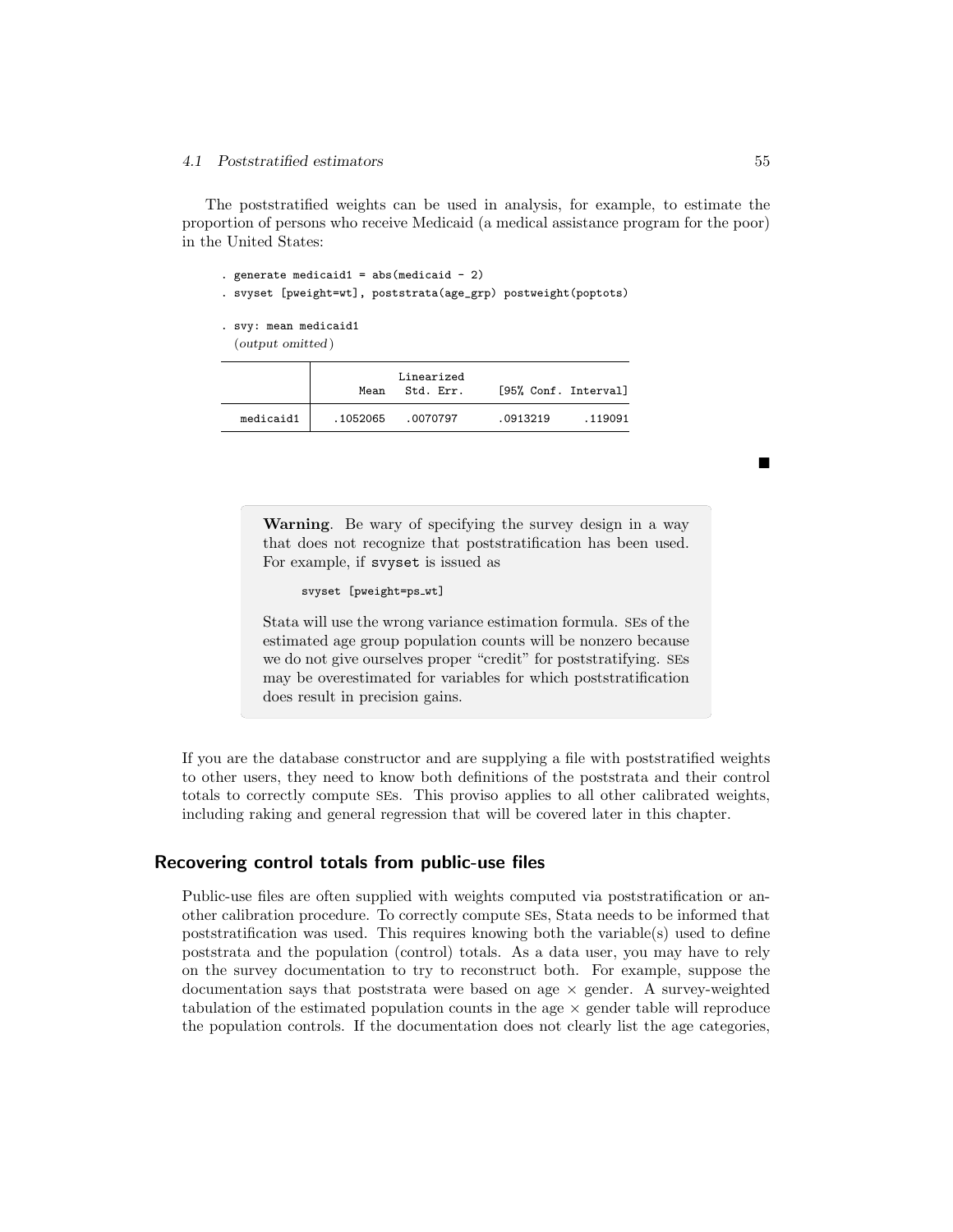you may have to contact the organization that provided the database or make an educated guess as to what they were.

Given your own construction of a poststratum variable and the recovered population totals, svyset can be specified as in example 4.1. Expending this effort is worthwhile to get more honest SEs. These better SEs could well be smaller than if you treated the weights as inverse selection probability weights like in the warning above.

Example 4.2: Recovering poststratification totals. We use the same sample as in example 4.1 but now use pswt in the dataset as the weight. (The code is in ex.4.2 recover.poptots.do.) If the poststratified weights, pswt, are treated as inverse selection probabilities, and the total number of persons who are not covered by any kind of medical insurance is estimated, we get these results:

- . use http://www.stata-press.com/data/svywt/nhis\_sam, clear
- . label define age\_lab 1 "<18" 2 "18-24" 3 "25-44" 4 "45-64" 5 "65+"
- . label values age\_grp age\_lab
- . generate  $notcov1 = abs(notcov 2)$
- . svyset [pweight = pswt]
- . svy: total notcov1 (output omitted )

|         | Total    | Linearized<br>Std. Err. | [95% Conf. Interval] |          |
|---------|----------|-------------------------|----------------------|----------|
| notcov1 | 4045.863 | 195.5004                | 3662.454             | 4429.273 |

. svy: total notcov1, over(age\_grp)

```
(output omitted )
```

```
\text{\_}subpop\_1: age\_grp = \langle 18subpop_2: age_2rp = 18-24subpop_3: age_2rp = 25-44subpop_4: age\_grp = 45-64_subpop_5: age_grp = 65+
```

| Over      | Total    | Linearized<br>Std. Err. | [95% Conf. Interval] |          |
|-----------|----------|-------------------------|----------------------|----------|
| notcov1   |          |                         |                      |          |
| _subpop_1 | 875.2284 | 102.0084                | 675.1727             | 1075.284 |
| _subpop_2 | 689.9815 | 112.391                 | 469.5637             | 910.3993 |
| _subpop_3 | 1653.662 | 116.8108                | 1424.576             | 1882.747 |
| _subpop_4 | 775.1823 | 82.7784                 | 612.8399             | 937.5248 |
| _subpop_5 | 51.80952 | 25.88503                | 1.044608             | 102.5744 |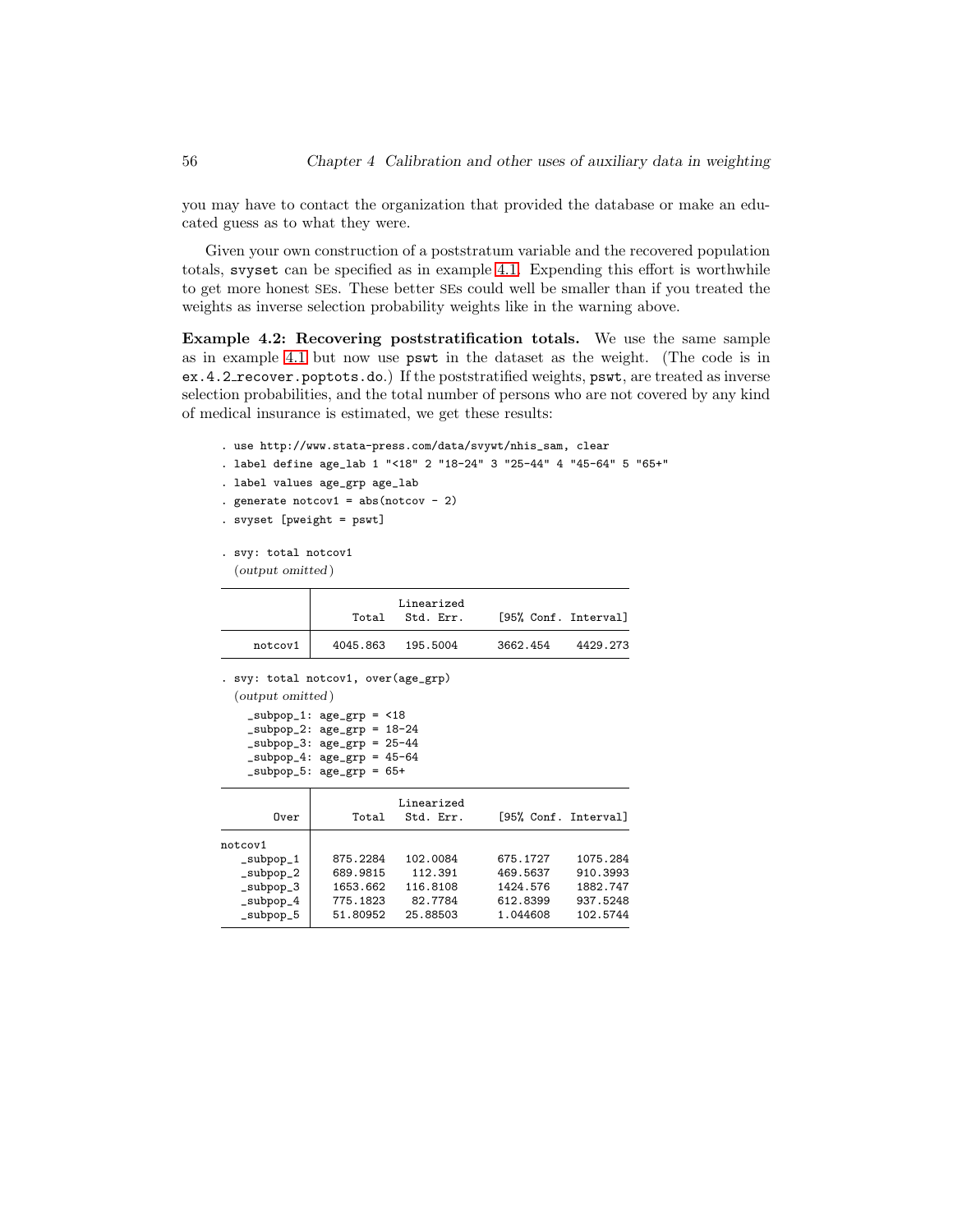#### 4.1 Poststratified estimators 57

Next, suppose that the weights on the file were created by poststratifying by the five age groups. We can recover the population totals with a tabulation.

. svy: tabulate age\_grp, count format(%12.0f) (output omitted ) age.grp count  $\begin{array}{c|c}\n\text{&} & 5991 \\
\text{&} & 2014\n\end{array}$ 18-24 2014<br>25-44 6124  $25-44$  6124<br>45-64 5011  $45 - 64$ 65+ 2448 Total 21588 Key: count = weighted count

Then, the poststratification control counts are appended to the dataset with the following:

. generate  $p<sub>stot</sub> = 5991$ . replace pstot =  $2014$  if age\_grp ==  $2$ . replace pstot =  $6124$  if age\_grp == 3 . replace pstot =  $5011$  if age\_grp ==  $4$ . replace pstot =  $2448$  if age\_grp ==  $5$ 

Retabulating the estimated total of persons not covered by medical insurance and accounting for the poststratification gives

```
. svyset [pweight=wt], poststrata(age_grp) postweight(pstot)
```

```
. * nocov1 totals overall and by age_grp
```

```
. svy: total notcov1
```
(output omitted )

|         | Total    | Linearized<br>Std. Err. | [95% Conf. Interval] |          |
|---------|----------|-------------------------|----------------------|----------|
| notcov1 | 4100.936 | 190.2382                | 3727.847             | 4474.025 |

. svy: total notcov1, over(age\_grp) (output omitted )

| Over      | Total    | Linearized<br>Std. Err. | [95% Conf. Interval] |          |
|-----------|----------|-------------------------|----------------------|----------|
| notcov1   |          |                         |                      |          |
| _subpop_1 | 882.4917 | 96.73621                | 692.7757             | 1072.208 |
| _subpop_2 | 703      | 93.26878                | 520.0842             | 885.9158 |
| _subpop_3 | 1671.016 | 105.6485                | 1463.822             | 1878.211 |
| _subpop_4 | 791.2105 | 79.24024                | 635.807              | 946.614  |
| _subpop_5 | 53.21739 | 26.32456                | 1.590482             | 104.8443 |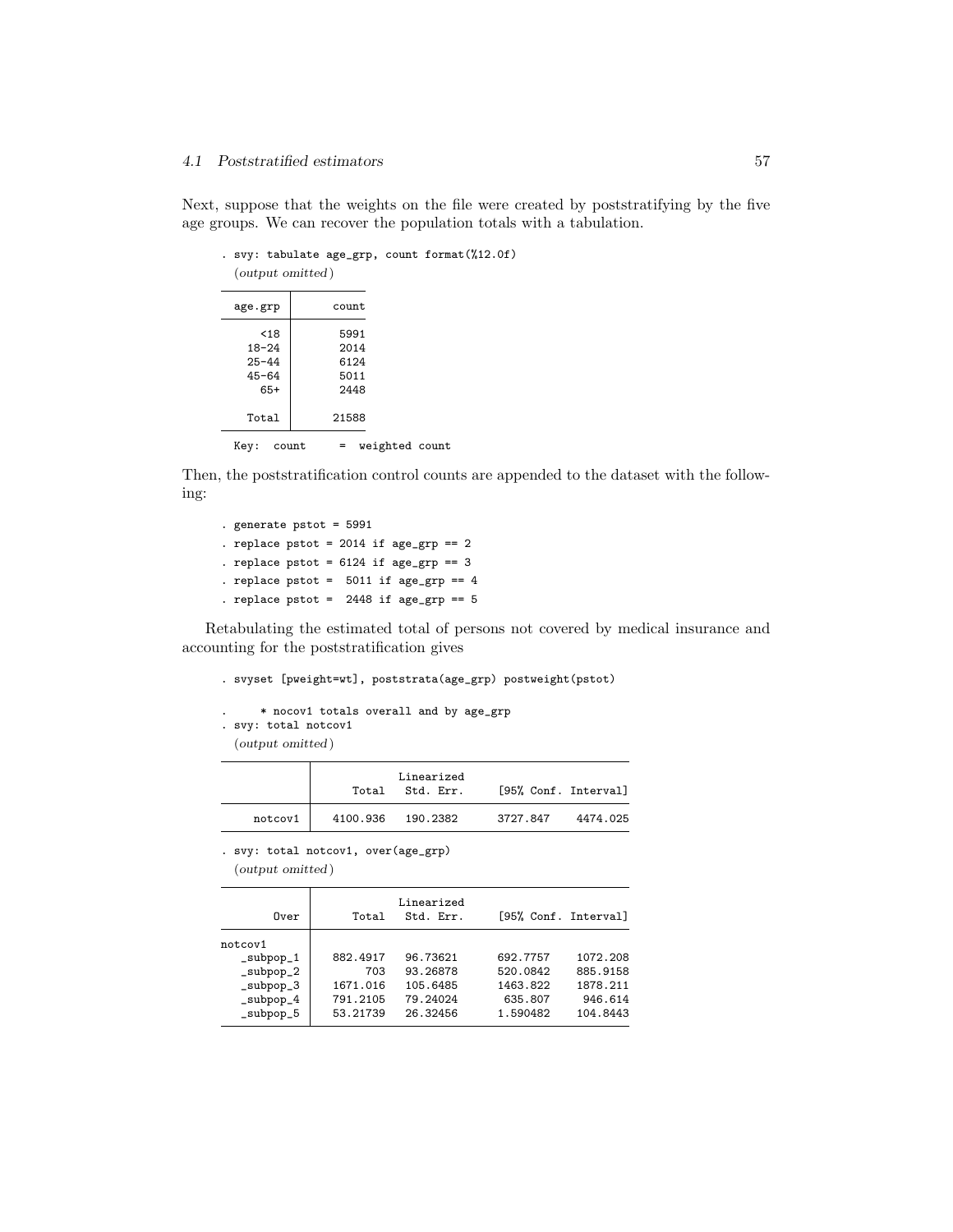Note that we do not have to compute new poststratified weights using svycal as was done in example 4.1 because wt is already poststratified. The SE on the full population estimate is reduced by about  $2.7\%$  (1 − 190.2382/195.5004) when the poststratification is accounted for. There are also reductions in the SEs of estimated totals for individual age groups. The reason that SEs are smaller when poststratification is properly credited is that there are substantial differences among age groups in the proportions not covered by medical insurance as is evident from the table below. In other words, there is an association between the poststrata and the variable of interest.

. svy: mean notcov1, over(age\_grp) (output omitted )

|           | Linearized |           |                      |          |  |  |
|-----------|------------|-----------|----------------------|----------|--|--|
| Over      | Mean       | Std. Err. | [95% Conf. Interval] |          |  |  |
| notcov1   |            |           |                      |          |  |  |
| _subpop_1 | .1473029   | .0161469  | .1156361             | .1789697 |  |  |
| _subpop_2 | .3490566   | .0463102  | .2582344             | .4398788 |  |  |
| _subpop_3 | .2728636   | .0172515  | .2390304             | .3066968 |  |  |
| _subpop_4 | .1578947   | .0158133  | .1268823             | .1889072 |  |  |
| _subpop_5 | .0217391   | .0107535  | .0006497             | .0428286 |  |  |

Finally, we should note that any reduction in SEs will be most important for estimated totals. Poststratification may not improve the precision of estimated proportions (or any ratio estimator where weights are included in the numerator and denominator) much.

Control totals, however, are not always exactly recoverable from public-use files. As discussed in Kim, Li, and Valliant (2007) some weighting cells, but not an entire level of a complicated set of poststrata, may need to be collapsed because of small or zero sample size. For example, say that poststrata are constructed by gender  $\times$  race (Hispanic, non-Hispanic [NH], white, NH black, NH Asian, and NH other). If there are few respondents in the female NH Asian weighting cell (say, 10) but plenty of NH Asian males, then the statistician may choose to collapse NH Asian females with NH other females but leave the category alone for males. The associated documentation may not include such details. Therefore, we recommend checking the respondent sample size for the poststrata; if counts are small, then producing population control totals for your own version of collapsed cells or for a raking estimator (discussed in section 4.2) may be preferred.

## 4.2 Raking estimators

Raking is another commonly used method of adjusting weights to control totals. In this method, marginal population controls can be used for two or more variables. Raking is often used when several variables are predictive of either coverage or the analysis variables (or both) but the sample sizes in some cells would be small if all variables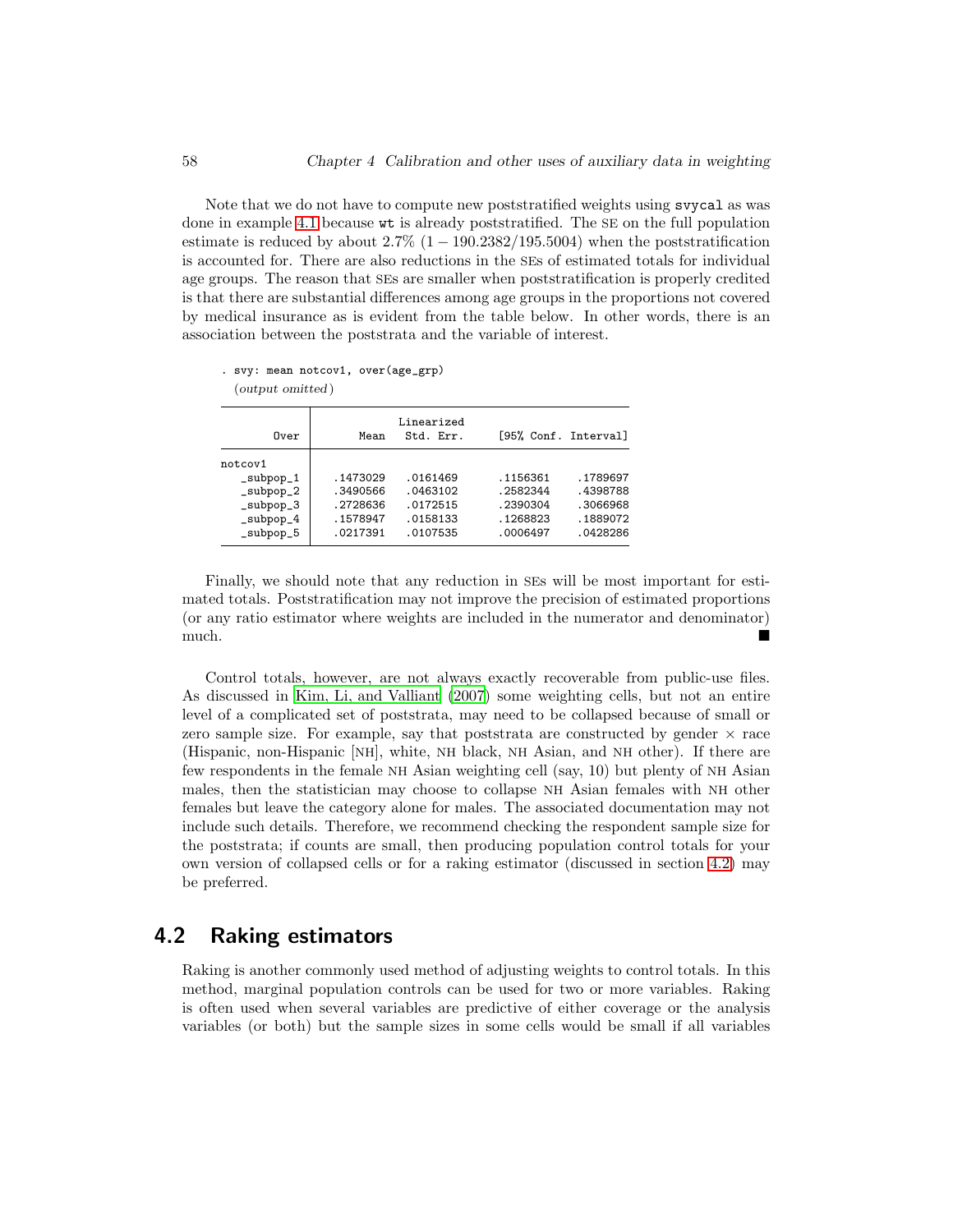#### 4.2 Raking estimators 59

were fully crossed as they would be for poststratification based on multiple variables. Another reason to use raking is when control totals are only available at the margins, say, in a published report but not for the corresponding poststrata. Like poststratification, raking has an associated linear model. Taking the case of two raking dimensions, the model mean for unit i in level j of the first variable and level  $k$  of the second is

$$
E_M(y_i) = \mu + \alpha_j + \beta_k
$$

where  $\alpha_j$  and  $\beta_k$  are main effects. Even with two dimensions several variables can be used because a dimension can be a cross-classification. For example, one dimension might be (age group)  $\times$  education and the other race  $\times$  (income group).

Example 4.3: Raking with svycal. The code below (also in ex.4.3 rake.do) uses svycal to rake to control totals for age group and Hispanic using the same nhis sam sample as above. The variable hisp is recoded from 4 categories to 3 in hispr because the sample size in category 4 (non-Hispanic all other race groups) is small. The gen(rake wt) option saves the weights in a variable called rake wt. The totals() option lists the control totals in order for the levels of age grp and hispr.

| . summarize $(\text{take\_wt})$<br>Variable                                                                                                   | Obs                                                                  | Mean | Std. Dev. | Min | Max |  |
|-----------------------------------------------------------------------------------------------------------------------------------------------|----------------------------------------------------------------------|------|-----------|-----|-----|--|
|                                                                                                                                               |                                                                      |      |           |     |     |  |
|                                                                                                                                               |                                                                      |      |           |     |     |  |
| > totals(_cons=21588 1.age_grp=5991 2.age_grp=2014 3.age_grp=6124<br>> 4.age_grp=5011 5.age_grp=2448 1.hispr=5031 2.hispr=12637 3.hispr=3920) |                                                                      |      |           |     |     |  |
| . svycal rake i.age_grp i.hispr [pw=wt], gen(rake_wt)                                                                                         |                                                                      |      |           |     |     |  |
| . recode hisp $(1=1)$ $(2=2)$ $(3=3)$ $(4=3)$ , generate(hispr)                                                                               |                                                                      |      |           |     |     |  |
| . label values age_grp age_lab                                                                                                                |                                                                      |      |           |     |     |  |
|                                                                                                                                               | . label define age_lab 1 "<18" 2 "18-24" 3 "25-44" 4 "45-64" 5 "65+" |      |           |     |     |  |
|                                                                                                                                               |                                                                      |      |           |     |     |  |

Using the raked weights to estimate the proportion of persons receiving Medicaid, we get

```
. svyset [pweight=wt], rake(i.age_grp i.hispr,
```

```
> totals(_cons=21588 1.age_grp=5991 2.age_grp=2014 3.age_grp=6124
```
- > 4.age\_grp=5011 5.age\_grp=2448 1.hispr=5031 2.hispr=12637 3.hispr=3920))
- . generate medicaid1 =  $abs(medical 2)$

```
. svy: mean medicaid1
```
(output omitted )

|           | Mean     | Linearized<br>Std. Err. | [95% Conf. Interval] |          |
|-----------|----------|-------------------------|----------------------|----------|
| medicaid1 | .1067731 | .0070633                | .0929209             | .1206254 |

 $\blacksquare$